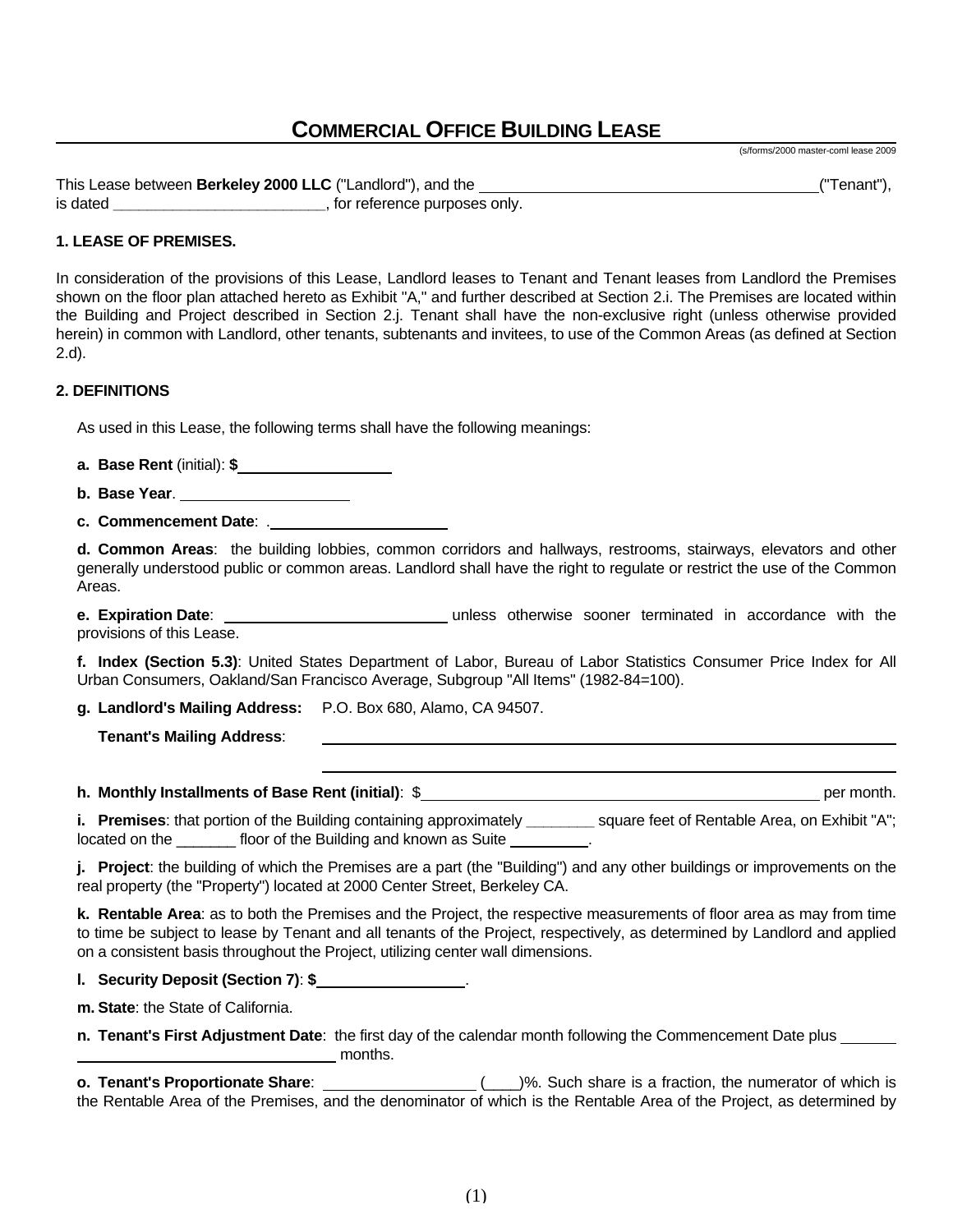Landlord from time to time. The Project consists of one building(s) containing a total Rentable Area of square feet.

**(a) Tenant's Use Clause (Section 8)**:

**q. Term**: the period commencing on the Commencement Date and expiring at midnight on the Expiration Date.

## **3. EXHIBITS AND ADDENDA.**

The exhibits and addenda listed below (unless lined out) are incorporated by reference in this Lease:

- **a.** Exhibit "A" Floor Plan showing the Premises.
- **b.** Exhibit "B" Landlord's Work.
- **c.** Exhibit "C" Rules and Regulations.
- **d.** Addenda:

#### **4. DELIVERY OF POSSESSION.**

If for any reason Landlord does not deliver possession of the Premises to Tenant on the Commencement Date, Landlord shall not be subject to any liability for such failure, the Expiration Date shall not change and the validity of this Lease shall not be impaired, but Rent shall be abated until delivery of possession. "Delivery of possession" shall be deemed to occur on the date Landlord **provides Tenant with keys to Premises**. If Landlord permits Tenant to enter into possession of the Premises before the Commencement Date, such possession shall be subject to the provisions of this Lease, including, without limitation, the payment of Rent.

#### **5. RENT.**

**5.1 Payment of Base Rent.** Tenant agrees to pay the Base Rent for the Premises. Monthly Installments of Base Rent shall be payable in advance on the first day of each calendar month of the Term. If the Term begins (or ends) on other than the first (or last) day of a calendar month, the Base Rent for the partial month shall be prorated on a per them basis. Tenant shall pay Landlord the first Monthly Installment of Base Rent when Tenant executes the Lease.

**5.2 Minimum Annual Adjustment.** Notwithstanding any other provision of this Lease, the Base Rent shall be increased at the end of each twelve (12) months during the term of this Lease by an amount equal to .. percent (\_%) of the previous year's monthly Base Rent.

#### **5.3 Adjusted Base Rent.**

**a.** In addition to the Minimum Annual Adjustment pursuant to Section 5.2 of Lease, the amount of Base Rent payable hereunder shall be adjusted annually (the Adjustment Date), commencing on Tenant's First Adjustment Date (Section 2.n). Such adjustments shall be for the purpose of reflecting the increase, if any, in the cost of living in as far as they exceed \_\_\_\_\_\_\_\_\_\_\_\_\_\_\_\_\_\_\_ percent (\_\_\_%) of the previous year's monthly Base Rent. Adjustments shall be calculated based upon the United States Department of Labor, Bureau of Labor Statistics Consumer Price Index for All Urban Consumers, Oakland/San Francisco average, Subgroup "All Items" (1982-84=100) (the "Index"). The Index published as of the fifteenth month prior to each Adjustment Date during the Term shall be considered the "Base Index." On each Adjustment Date, the Base Rent shall be increased by a percentage equal to the percentage increase, if any, in the Index over the Base Index as of the third month prior to each Adjustment Date (Adjusted Base Rent), in as far as said percentage exceeds the Minimum Annual Adjustment of \_\_\_\_\_\_\_\_\_\_\_\_\_\_\_\_\_\_\_\_\_\_\_\_ percent (\_\_\_%). Notwithstanding any subsequent decrease in the Index, the Adjusted Base Rent shall not be less than that paid after any preceding adjustment. When the Adjusted Base Rent payable as of each Adjustment Date is determined, Landlord shall give Tenant written notice of such Adjusted Base Rent and the manner in which it was computed.

**b.** If at any Adjustment Date the Consumer Price Index does not have the format recited in this section 5.3, Landlord shall substitute any such official index as may be published by the Bureau of Labor Statistics, or any successor or similar governmental agency as may then exist or be most nearly equivalent thereto.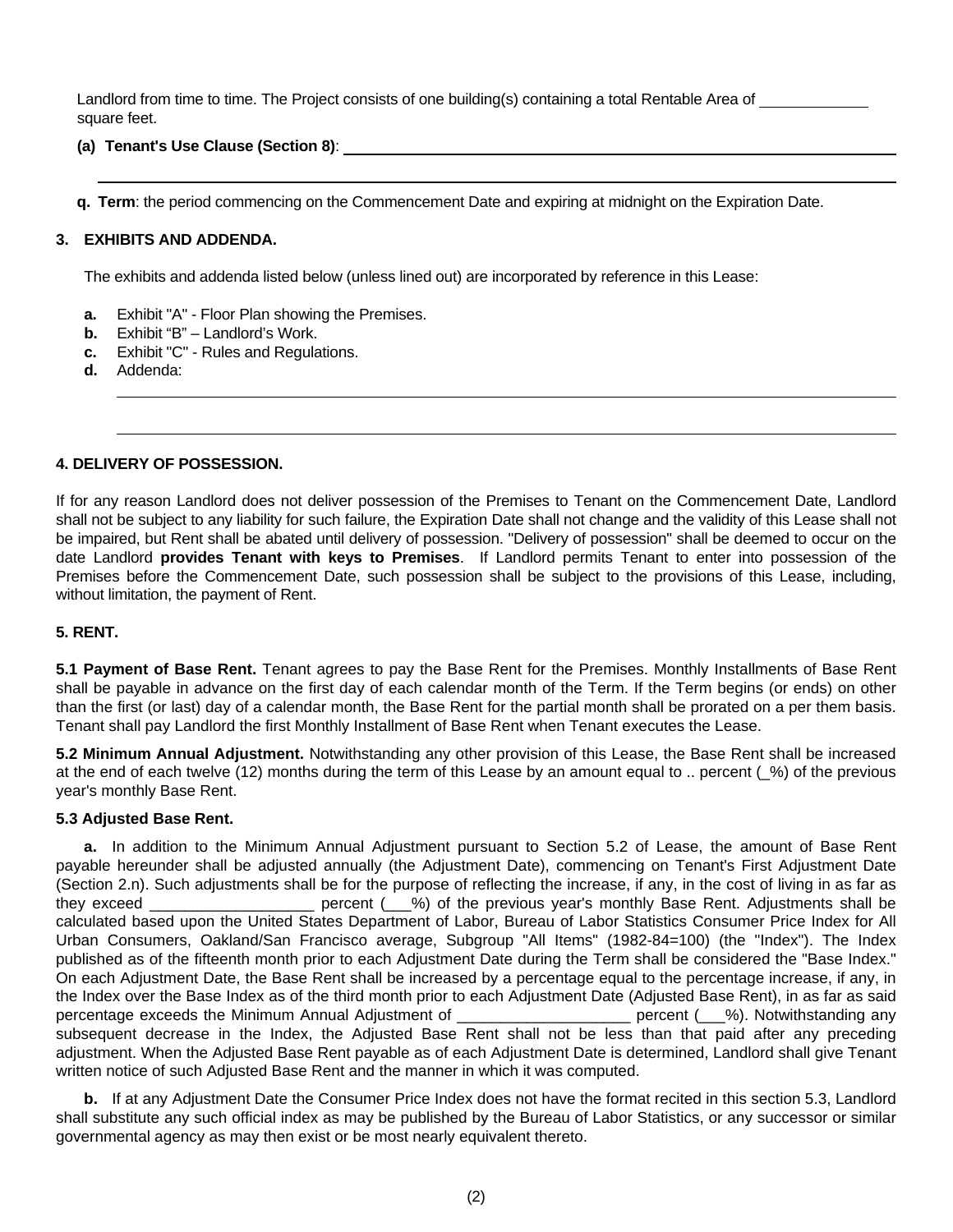**c.** If the Index is not published fifteen (15) months prior to the Adjustment Date, the Index published closest to, but not less than fifteen (15) months, prior to the Adjustment Date shall be used.

**d.** Example. By way of illustration only, if the Lease Commencement Date is August 1, 1981, the first adjustment date would be August 1, 1982, and the initial Base Index will be May, 1981 (or April, 1981 if no index is published in May) (assume 130). That index will be compared with the index for May, 1982 (or April, 1982) (assume 139). The May, 1982 index is 6.92% higher than the May, 1981 Index, so the Base rent will be increased by 6.92%, effective August 1, 1982. If the May, 1983 index is 145, that index will be compared with the May, 1982 index (the new Base Index) of 139 and that will show an increase of 4.32%. If the Base Rent is subject to a Minimum Annual Adjustment of 5%, the minimum will apply, and the Adjusted Base Rent will be increased by 5%, effective August 1, 1983.

## **5.4 Project Operating Costs.**

**a.** In order that the Rent payable during the Term reflect any increase in Project Operating Costs, Tenant agrees to pay to Landlord as Rent, Tenant's Proportionate Share of all increases in costs, expenses and obligations attributable to the Project and its operation, all as provided below.

**b.** If, during any calendar year during the Term, Project Operating Costs exceed the Project Operating Costs for the Base Year, Tenant shall pay to Landlord, in addition to the Base Rent and all other payments due under this Lease, an amount equal to Tenant's Proportionate Share of such excess Project Operating Costs in accordance with the provisions of this Section 5.4b.(1) The term "Project Operating Costs" shall include all those items described in the following subparagraphs (a) and (b)

**(1)** The term "Project Operating Costs" shall include all those items described in the following subparagraphs (a) and (b).

**(a)** All taxes, assessments, water and sewer charges and other similar governmental charges levied on or attributable to the Building or Project or their operation, including without limitation, (i) real property taxes or assessments levied or assessed against the Building or Project, (ii) assessments or charges levied or assessed against the Building or Project by any redevelopment agency, (iii) any tax measured by gross rentals received from the leasing of the Premises, Building or Project, excluding any net income, franchise, capital stock, estate or inheritance taxes imposed by the State or federal government or their agencies, branches or departments; provided that if at any time during the Term any governmental entity levies, assesses or imposes on Landlord any (1) general or special, ad valorem or specific, excise, capital levy or other tax, assessment, levy or charge directly on the Rent received under this Lease or on the rent received under any other leases of space in the Building or Project, or (2) any license fee, excise or franchise tax, assessment, levy or charge measured by or based, in whole or in part, upon such rent. or (3) any transfer, transaction, or similar tax, assessment, levy or charge based directly or indirectly upon the transaction represented by this Lease or such other leases, or (4) any occupancy, use, per capita or other tax, assessment, levy or charge based directly or indirectly upon the use or occupancy of the Premises or other premises within the Building or Project, then any such taxes, assessments, levies and charges shall be deemed to be included in the term Project Operating Costs. If at any time during the Term the assessed valuation of, or taxes on, the Project are not based on a completed Project having at least eighty-five percent (85%) of the Rentable Area occupied, then the "taxes" component of Project Operating Costs shall be adjusted by Landlord to reasonably approximate the taxes which would have been payable if the Project were completed and at least eighty-five percent (85%) occupied.

**(b)** Operating costs incurred by Landlord in maintaining and operating the Building and Project, including without limitation the following: costs of (1) utilities; (2) supplies; (3) insurance (including public liability, property damage, earthquake, and fire and extended coverage insurance for the full replacement cost of the Building and Project as required by Landlord or its lenders for the Project; (4) services of independent contractors; (5) compensation (including employment taxes and fringe benefits) of all persons who perform duties connected with the operation, maintenance, repair or overhaul of the Building or Project, and equipment, improvements and facilities located within the Project, including without limitation engineers, janitors, painters, floor waxers, window washers, security and parking personnel and gardeners (but excluding persons performing services not uniformly available to or performed for substantially all Building or Project tenants); (6) operation and maintenance of a room for delivery and distribution of mail to tenants of the Building or Project as required by the U S . Postal Service (including, without limitation, an amount equal to the fair market rental value of the mail room premises); (7) management of the Building or Project, whether managed by Landlord or an independent contractor (including, without limitation, an amount equal to the fair market value of any on-site manager's office); (8) rental expenses for (or a reasonable depreciation allowance on) personal property used in the maintenance, operation or repair of the Building or Project; (9) costs, expenditures or charges (whether capitalized or not) required by any governmental or quasi-governmental authority; (I0) amortization of capital expenses (including financing costs) (i) required by a governmental entity for energy conservation or life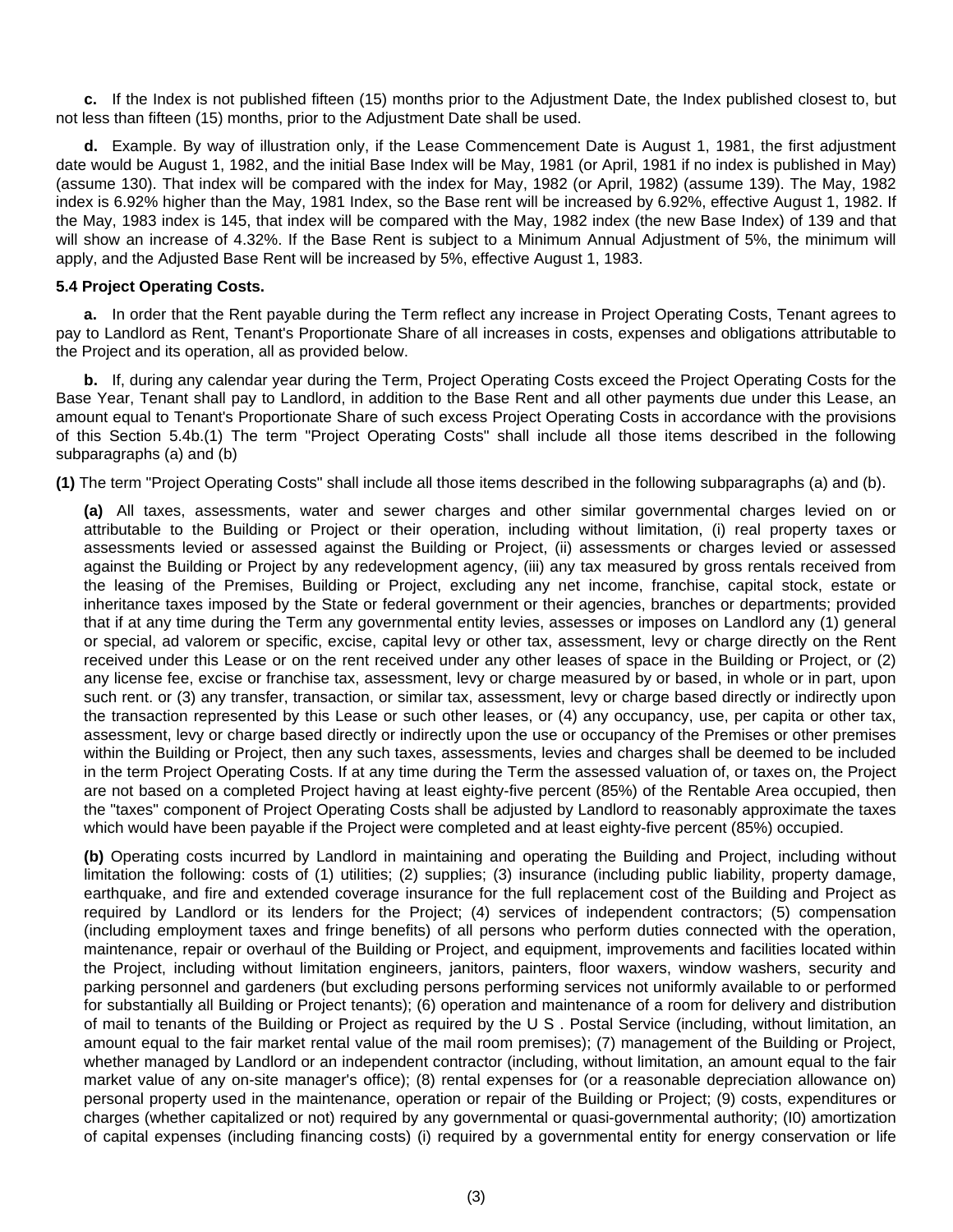safety purposes, or (ii) made by Landlord to reduce Project Operating Costs; and (11) any other costs or expenses incurred by Landlord under this Lease and not otherwise reimbursed by tenants of the Project. If at any time during the Term, less than eighty-five percent (85%) of the Rentable Area of the Project is occupied, the "operating costs" component of Project Operating Costs shall be adjusted by Landlord to reasonably approximate the operating costs, which would have been incurred if the Project had been at least eighty-five percent (85%) occupied.

- **(2)** Tenant's Proportionate Share of Project Operating Costs shall be payable by Tenant to Landlord as follows:
	- **(a)** Beginning with the calendar year following the Base Year and for each calendar year thereafter ("Comparison Year"), Tenant shall pay Landlord an amount equal to Tenant's Proportionate Share of the Project Operating Costs incurred by Landlord in the Comparison Year which exceeds the total amount of Project Operating Costs payable by Landlord for the Base Year. This excess is referred to as the "Excess Expenses."
	- **(b)** To provide for current payments of Excess Expenses, Tenant shall, at Landlord's request, pay as additional rent during each Comparison Year, an amount equal to Tenant's Proportionate Share of the Excess Expenses payable during such Comparison Year, as estimated by Landlord from time to time. Such payments shall be made in monthly installments, commencing on the first day of the month following the month in which Landlord notifies Tenant of the amount it is to pay hereunder and continuing until the first day of the month following the month in which Landlord gives Tenant a new notice of estimated Excess Expenses. It is the intention hereunder to estimate from time to time the amount of the Excess Expenses for each Comparison Year and Tenant's Proportionate Share thereof, and then to make an adjustment in the following year based on the actual Excess Expenses incurred for that Comparison Year.
	- **(c)** On or before April I of each Comparison Year after the first Comparison Year (or as soon thereafter as is practical), Landlord shall deliver to Tenant a statement setting forth Tenant's Proportionate Share of the Excess Expenses for the preceding Comparison Year. If Tenant's Proportionate Share of the actual Excess Expenses for the previous Comparison Year exceeds the total of the estimated monthly payments made by Tenant for such year, Tenant shall pay Landlord the amount of the deficiency within ten (10) days of the receipt of the statement. If such total exceeds Tenant's Proportionate Share of the actual Excess Expenses for such Comparison Year, then Landlord shall credit against Tenant's next ensuing monthly installments) of additional rent an amount equal to the difference until the credit is exhausted. If a credit is due from Landlord on the Expiration Date, Landlord shall pay Tenant the amount of the credit. The obligations of Tenant and Landlord to make payments required under this Section 5.4 shall survive the Expiration Date.
	- **(d)** Tenant's Proportionate Share of Excess Expenses in any Comparison Year having less than 365 days shall be appropriately prorated.
	- **(e)** If any dispute arises as to the amount of any additional rent due hereunder, Tenant shall have the right after reasonable notice and at reasonable times to inspect Landlord's accounting records at Landlord's accounting office and, if after such inspection Tenant still disputes the amount of additional rent owed, a certifications to the proper amount shall be made by Landlord's certified public accountant, which certification shall be final and conclusive. Tenant agrees to pay the cost of such certification unless it is determined that Landlord's original statement overstated Project Operating Costs by more than five percent (5%).

**5.5 Definition of Rent**. All costs and expenses which Tenant assumes or agrees to pay to Landlord under this Lease shall be deemed additional rent (which, together with the Base Rent is sometimes referred to as the "Rent"). The Rent shall be paid to the Landlord at such place, as Landlord may from time to time designate in writing, without any prior demand therefor and without deduction or offset, in lawful money of the United States of America.

**5.6 Rent Control**. If the amount of Rent or any other payment due under this Lease violates the terms of any governmental restrictions on such Rent or payment, then the Rent or payment due during the period of such restrictions shall be the maximum amount allowable under those restrictions. Upon termination of the restrictions, Landlord shall, to the extent it is legally permitted, recover from Tenant the difference between the amounts received during the period of the restrictions and the amounts Landlord would have received had there been no restrictions.

**5.7 Taxes Payable by Tenant**. In addition to the Rent and any other charges to be paid by Tenant hereunder, Tenant shall reimburse Landlord upon demand for any and all taxes payable by Landlord (other than net income taxes) which are not otherwise reimbursable under this Lease, whether or not now customary or within the contemplation of the parties, where such taxes are upon, measured by or reasonably attributable to (a) the cost or value of Tenant's equipment, furniture, fixtures and other personal property located in the Premises, or the cost or value of any leasehold improvements made in or to the Premises by or for Tenant, other than Building Standard Work made by Landlord, regardless of whether title to such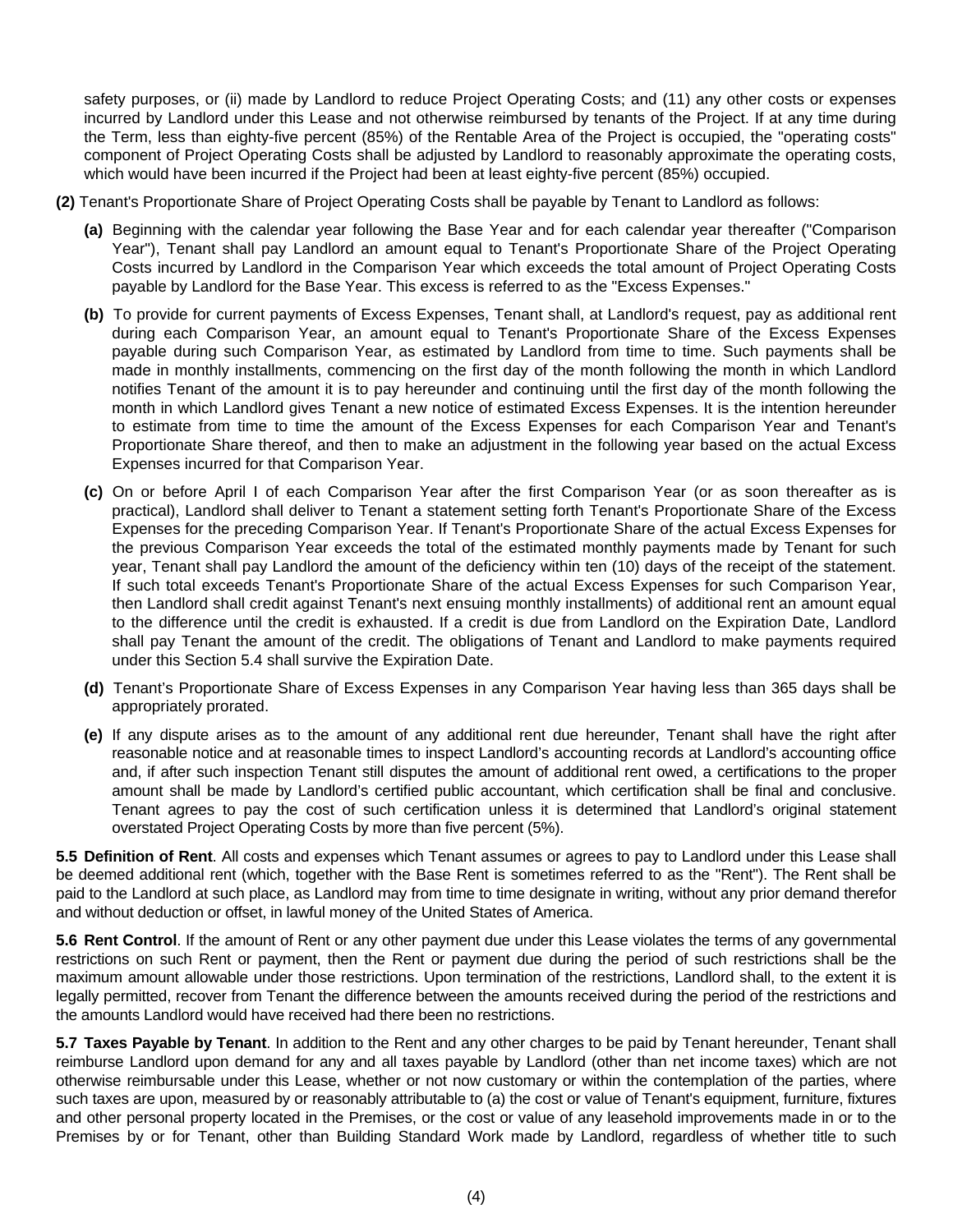improvements is held by Tenant or Landlord; (b) the gross or net Rent payable under this Lease, including, without limitation, any rental or gross receipts tax levied by any taxing authority with respect to the receipt of the Rent hereunder; (c) the possession, leasing, operation, management, maintenance, alteration, repair, use or occupancy by Tenant of the Premises or any portion thereof; or (d) this transaction or any document to which Tenant is a party creating or transferring an interest or an estate in the Premises. If it becomes unlawful for Tenant to reimburse Landlord for any costs as required under this Lease, the Base Rent shall be revised to net Landlord the same net Rent after imposition of any tax or other charge upon Landlord as would have been payable to Landlord but for the reimbursement being unlawful.

**5.8. Renewal Options**. Tenant's \_\_\_\_\_\_\_\_\_\_\_\_(\_\_) (\_\_) year renewal option(s) shall be for terms commencing on the \_\_\_\_th and \_\_\_\_th anniversary date(s) of the **Commencement Date,** and shall be effective provided that at the time of Tenant's exercise of such option(s), Tenant is not in default of the Lease, and provided further that Tenant's exercise of each successive option shall be made in the following manner:

 **a.** Tenant must give written notice of exercise of its option (option notice) to Landlord within 180 days but not more than 270 days before the **Expiration Date.** 

 **b.** The Base Rent for each of the successive applicable lease term shall be market value rent for like space in like facilities and for like uses in the the second varea at the time of Tenant's exercise of each option. The amount of rent shall be established by agreement of the parties, or upon the failure of the parties to mutually agree on a fair rental figure, by arbitration using the following procedure:

**(1)** If the parties have not mutually agreed upon the base rental to be paid for the next successive applicable lease term provided for herein within 150 days before the expiration of the initial term or preceding option period, as the case may be, Tenant shall appoint one (1) representative who shall be an MAI real estate appraiser experienced in the appraisal of similar space in the  $\qquad \qquad$  area to act as an arbitrator. The arbitrator so appointed shall determine the then fair market rental value of the use to which Tenant is then utilizing the demised premises pursuant to the terms and conditions of this Lease. The determination of said fair market rental value shall be made by said arbitrator within thirty (30) days of the commencement of said 150 day period prior to the expiration of the initial term or option period, as the case may be, and he shall submit said determination in writing, signed by him. The determination shall be submitted in duplicate with one copy delivered to Landlord and one copy to Tenant.

**(2)** In the event that Landlord does not agree on the fair market base rental value for the demised premises for the successive option period, in accordance with the arbitrator's option, Landlord shall appoint a second arbitrator who shall be an MAI appraiser experienced in the appraisal of similar space in the **will allocate and a**rea. The fair market base rental value for the next applicable lease term shall be established by agreement of the two (2) arbitrators so appointed, which determination shall be made within sixty (60) days of the commencement of said 150 day period prior to the expiration of the initial term or prior option period, as the case may be, and shall be submitted in writing as provided in Paragraph 5.8(b)(1), above

**(3)** In the event that said two (2) arbitrators cannot agree on the fair market base rental value for the demised premises for the successive option period, said two (2) arbitrators shall appoint a third arbitrator who shall be an MAI appraiser experienced in the appraisal of similar space in the \_\_\_\_\_\_\_\_\_\_\_\_\_\_ area. The fair market base rental value for the next applicable lease term shall be established by agreement of the two (2) of the three (3) arbitrators so appointed, which determination shall be made within ninety (90) days of the commencement of said 150 day period prior to the expiration of the initial term or prior option period, as the case may be, and shall be submitted in writing as provided in paragraph 5.8(b)(1), above.

**(4)** If the fair market base rental value of the premises is not agreed upon by two (2) out of three (3) arbitrators as provided in paragraph 5.8(b)(3), above, or if the initially appointed arbitrators fail to agree on the appointment of a third arbitrator within ninety (90) days prior to the expiration of the lease term in question, an independent arbitrator shall be appointed by the American Arbitration Association, which arbitrator shall be an MAI appraiser experienced in appraising similar space in the \_\_\_\_\_\_\_\_\_\_\_\_\_\_\_\_\_ area. The decision of such arbitrator appointed by the American Arbitration Association, under the circumstances of such appointment, shall be the sole and exclusive determinant of the fair market base rental for the Lease for the next applicable lease term. Such arbitrator shall make his determination in writing, submitted in duplicate, with one (1) copy to each of the parties, on or before thirty (30) days before the expiration of the lease term in question.

 **(c)** The parties hereto expressly agree to be bound by the decision of the arbitrators provided for above. Each party shall pay the charges and expenses of the arbitrator appointed by him. The charges and expenses of the third arbitrator, and the fourth arbitrator, if required, shall be paid by the parties in equal shares.

# **6. INTEREST AND LATE CHARGES.**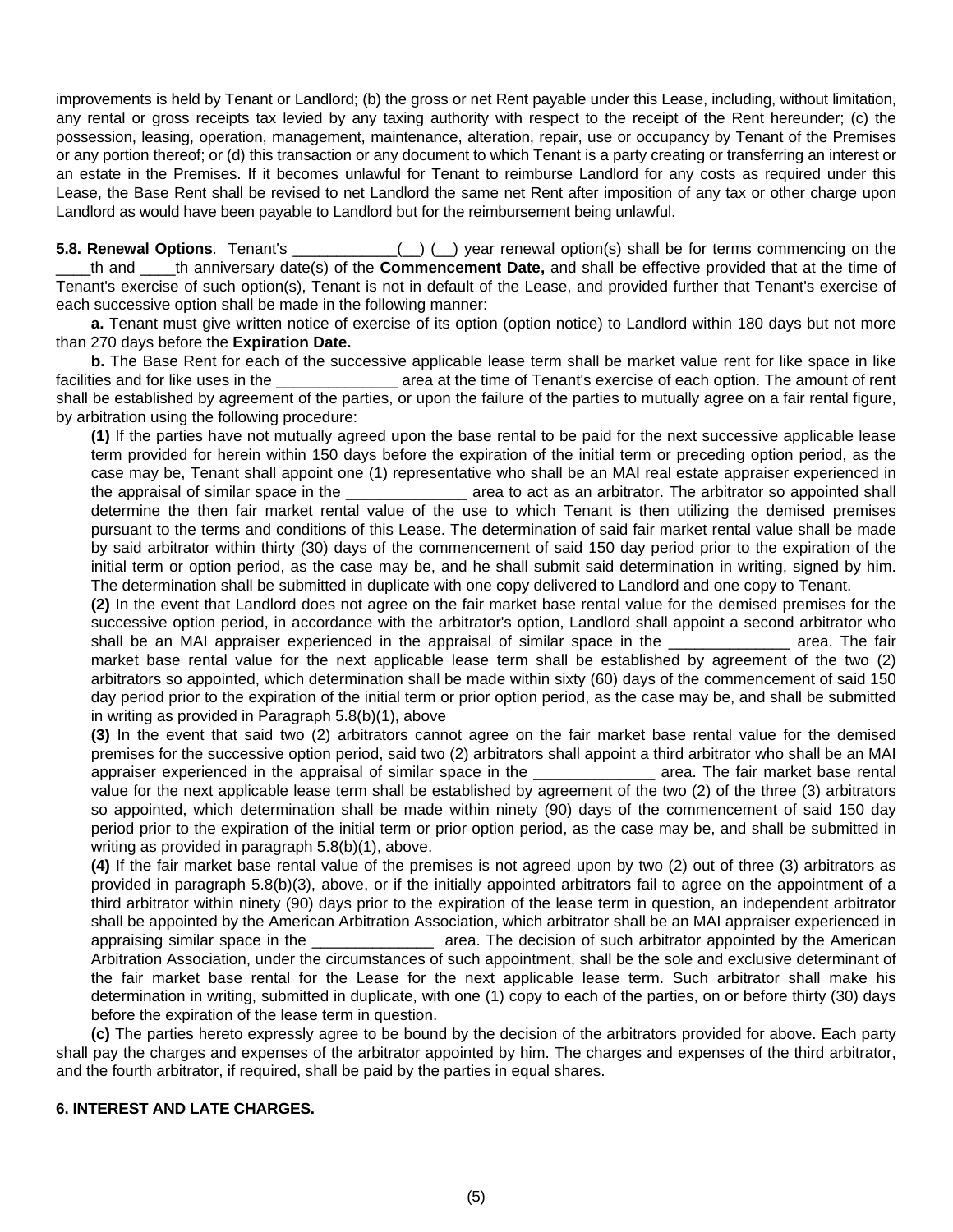If Tenant fails to pay when due any Rent or other amounts or charges which Tenant is obligated to pay under the terms of this Lease, the unpaid amounts shall bear interest at the maximum rate then allowed by law. Tenant acknowledges that the late payment of any Monthly Installment of Base Rent will cause Landlord to lose the use of that money and incur costs and expenses not contemplated under this Lease, including without limitation, administrative and collection costs and processing and accounting expenses, the exact amount of which is extremely difficult to ascertain. Therefore, in addition to interest, if any such installment is not received by Landlord by the seventh (7th) day from and including the date it is due, Tenant shall pay Landlord a late charge equal to ten percent (10%) of such installment. Landlord and Tenant agree that this late charge represents a reasonable estimate of such costs and expenses and is fair compensation to Landlord for the loss suffered from such nonpayment by Tenant. Acceptance of any interest or late charge shall not constitute a waiver of Tenant's default with respect to such nonpayment by Tenant nor prevent Landlord from exercising any other rights or remedies available to Landlord under this Lease.

# **7. SECURITY DEPOSIT.**

Tenant agrees to deposit with Landlord the Security Deposit set forth at Section 2.l upon execution of this Lease, as security for Tenant's faithful performance of its obligations under this Lease. Landlord and Tenant agree that the Security Deposit may be commingled with funds of Landlord and Landlord shall have no obligation or liability for payment of interest on such deposit. Tenant shall not mortgage, assign, transfer or encumber the Security Deposit without the prior written consent of Landlord and any attempt by Tenant to do so shall be void, without force or effect and shall not be binding upon Landlord.

If Tenant fails to pay any Rent or other amount when due and payable under this Lease, or fails to perform any of the terms hereof, Landlord may appropriate and apply or use all or any portion of the Security Deposit for Rent payments or any other amount then due and unpaid, for payment of any amount for which Landlord has become obligated as a result of Tenant's default or breach, and for any loss or damage sustained by Landlord as a result of Tenant's default or breach, and Landlord may so apply or use this deposit without prejudice to any other remedy Landlord may have by reason of Tenant's default or breach. If Landlord so uses any of the Security Deposit, Tenant shall, within ten (10) days after written demand therefor, restore the Security Deposit to the full amount originally deposited; Tenant's failure to do so shall constitute an act of default hereunder and Landlord shall have the right to exercise any remedy provided for at Section 27 hereof. Within fifteen (15) days after the Term (or any extension thereof) has expired or Tenant has vacated the Premises, whichever shall last occur, and provided Tenant is not then in default on any of its obligations hereunder, Landlord shall return the Security Deposit to Tenant, or, if Tenant has assigned its interest under this Lease, to the last assignee of Tenant. If Landlord sells its interest in the Premises, Landlord may deliver this deposit to the purchaser of Landlord's interest and thereupon be relieved of any further liability or obligation with respect to the Security Deposit.

# **8. TENANT'S USE OF THE PREMISES.**

 **a. Tenant** shall use the Premises solely for the purposes set forth in Tenant's Use Clause. Tenant shall not use or occupy the Premises in violation of law or any covenant, condition or restriction affecting the Building or Project or the certificate of occupancy issued for the Building or Project, and shall, upon notice from Landlord, immediately discontinue any use of the Premises which is declared by any governmental authority having jurisdiction to be a violation of law or the certificate of occupancy. Tenant, at Tenant's own cost and expense, shall comply with all laws, ordinances, regulations, rules and/or any directions of any governmental agencies or authorities having jurisdiction which shall, by reason of the nature of Tenant's use or occupancy of the Premises, impose any duty upon Tenant or Landlord with respect to the Premises or its use or occupation. A judgment of any court of competent jurisdiction or the admission by Tenant in any action or proceeding against Tenant that Tenant has violated any such laws, ordinances, regulations, rules and/or directions in the use of the Premises shall be deemed to be a conclusive determination of that fact as between Landlord and Tenant. Tenant shall not do or permit to be done anything, which will invalidate or increase the cost of any fire, extended coverage or other insurance policy covering the Building or Project and/or property located therein, and shall comply with all rules, orders, regulations, requirements and recommendations of the Insurance Services Office or any other organization performing a similar function. Tenant shall promptly upon demand reimburse Landlord for any additional premium charged for such policy by reason of Tenant's failure to comply with the provisions of this Section. Tenant shall not do or permit anything to be done in or about the Premises which will in any way obstruct or interfere with the rights of other tenants or occupants of the Building or Project, or injure or annoy them, or use or allow the Premises to be used for any improper, immoral, unlawful or objectionable purpose, nor shall Tenant cause, maintain or permit any nuisance in, on or about the Premises. Tenant shall not commit or suffer to be committed any waste in or upon the Premises.

 **b. Hazardous Materials**. Tenant shall not transport, use, store, maintain, manufacture, handle, dispose, release or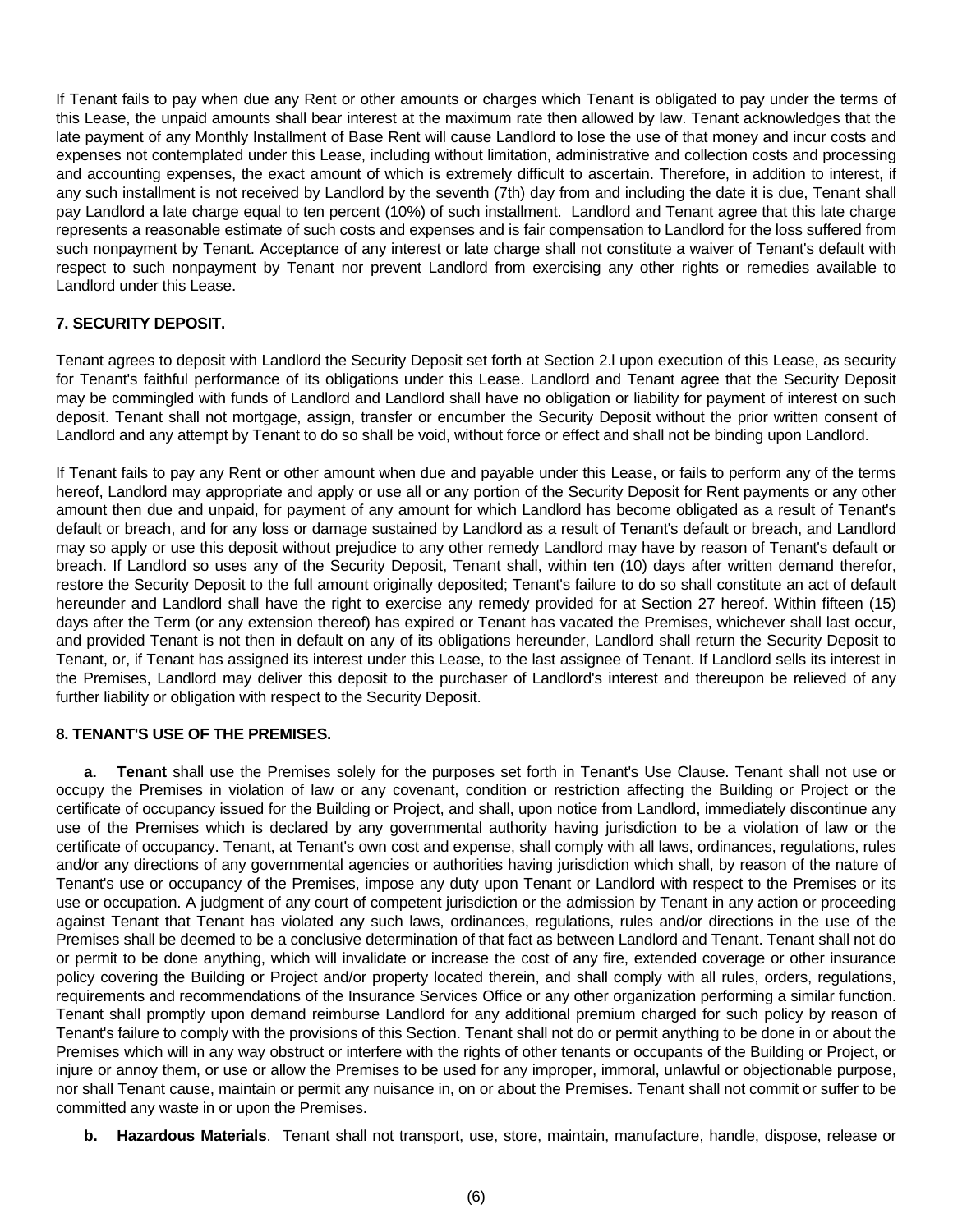discharge any "Hazardous Material" upon the premises, except that Tenant may use and store hazardous substances upon the premises if such substances are customarily used in the business of Tenant to be carried upon the premises, and such use or storage is in compliance with all environmental laws. The term "Hazardous Material" for purposes hereof shall mean any chemical, substance, material, or waste or component thereof which is now or hereafter listed, defined, or regulated as a hazardous or toxic chemical, substance, material, or waste or component thereof by any federal, state, or local governing or regulatory body having jurisdiction, or which would trigger any employee or community "right-to-know" requirements adopted by any such body, or for which any such body has adopted any requirements for the preparation or distribution of any MSDS. If any Hazardous Material is released, discharged or disposed of by Tenant or any other occupant (claiming under Tenant) of the Premises, or their employees, agents, or contractors, on or about the Property in violation of the foregoing provisions, Tenant shall immediately, properly, and in compliance with applicable Laws clean up and remove the Hazardous Material from the Property and any other affected property and clean or replace any affected personal property (whether or not owned by Landlord), at Tenant's expense. Such clean up and removal work shall be subject to Landlord's prior written approval (except in emergencies), and shall include, without limitation, any testing, investigation, and the preparation and implementation of any remedial action plan required by any governmental body having jurisdiction or reasonably required by Landlord. If Tenant shall fail to comply with the provisions of this Section within five (5) days after written notice by Landlord, or such shorter time as may be required by Law or in order to minimize any hazard to persons or property, Landlord may (but shall not be obligated to) arrange for such compliance directly or as Tenant's agent through contractors or other parties selected by Landlord, at Tenant's expense (without limiting Landlord's other remedies under this Lease or applicable law).

# **9. SERVICES AND UTILITIES.**

Provided that Tenant is not in default hereunder, Landlord agrees to furnish to the Premises during generally recognized business days, and during hours determined by Landlord in its sole discretion, and subject to the Rules and Regulations of the Building or Project, electricity for normal desk top office equipment and normal copying equipment, and heating, ventilation and air conditioning ("HVAC") as required in Landlord's judgment for the comfortable use and occupancy of the Premises. If Tenant desires HVAC at any other time, Landlord shall use reasonable efforts to furnish such service upon reasonable notice from Tenant and Tenant shall pay Landlord's charges therefor on demand. Landlord shall also maintain and keep lighted the common stairs, common entries and restrooms in the Building. Landlord shall not be in default hereunder or be liable for any damages directly or indirectly resulting from, nor shall the Rent be abated by reason of (i) the installation, use or interruption of use of any equipment in connection with the furnishing of any of the foregoing services, (ii) failure to furnish or delay in furnishing any such services where such failure or delay is caused by accident or any condition or event beyond the reasonable control of Landlord, or by the making of necessary repairs or improvements to the Premises, Building or Project, or (iii) the limitation, curtailment or rationing of, or restrictions on, use of water, electricity, gas or any other form of energy serving the Premises, Building or Project. Landlord shall not be liable under any circumstances for a loss of or injury to property or business, however occurring, through or in connection with or incidental to failure to furnish any such services. If Tenant uses heat generating machines or equipment in the Premises which affect the temperature otherwise maintained by the HVAC system, Landlord reserves the right to install supplementary air conditioning units in the Premises and the cost thereof, including the cost of installation, operation and maintenance thereof, shall be paid by Tenant to Landlord upon demand by Landlord.

Tenant shall not, without the written consent of Landlord, use any apparatus or device in the Premises, including without limitation, electronic data processing machines, punch card machines or machines using in excess of 120 volts, which consumes more electricity than is usually furnished or supplied for the use of premises as general office space, as determined by Landlord. Tenant shall not connect any apparatus with electric current except through existing electrical outlets in the Premises. Tenant shall not consume water or electric current in excess of that usually furnished or supplied for the use of premises as general office space (as determined by Landlord), without first procuring the written consent of Landlord, which Landlord may refuse, and in the event of consent, Landlord may have installed a water meter or electrical current meter in the Premises to measure the amount of water or electric current consumed. The cost of any such meter and of its installation, maintenance and repair shall be paid for by the Tenant and Tenant agrees to pay to Landlord promptly upon demand for all such water and electric current consumed as shown by said meters, at the rates charged for such services by the local public utility plus any additional expense incurred in keeping account of the water and electric current so consumed. If a separate meter is not installed, the excess cost for such water and electric current shall be established by an estimate made by a utility company or electrical engineer hired by Landlord at Tenant's expense.

Nothing contained in this Section shall restrict Landlord's right to require at any time separate metering of utilities furnished to the Premises. In the event utilities are separately metered, tenant shall pay promptly upon demand for all utilities consumed at utility rates charged by the local public utility plus any additional expense incurred by Landlord in keeping account of the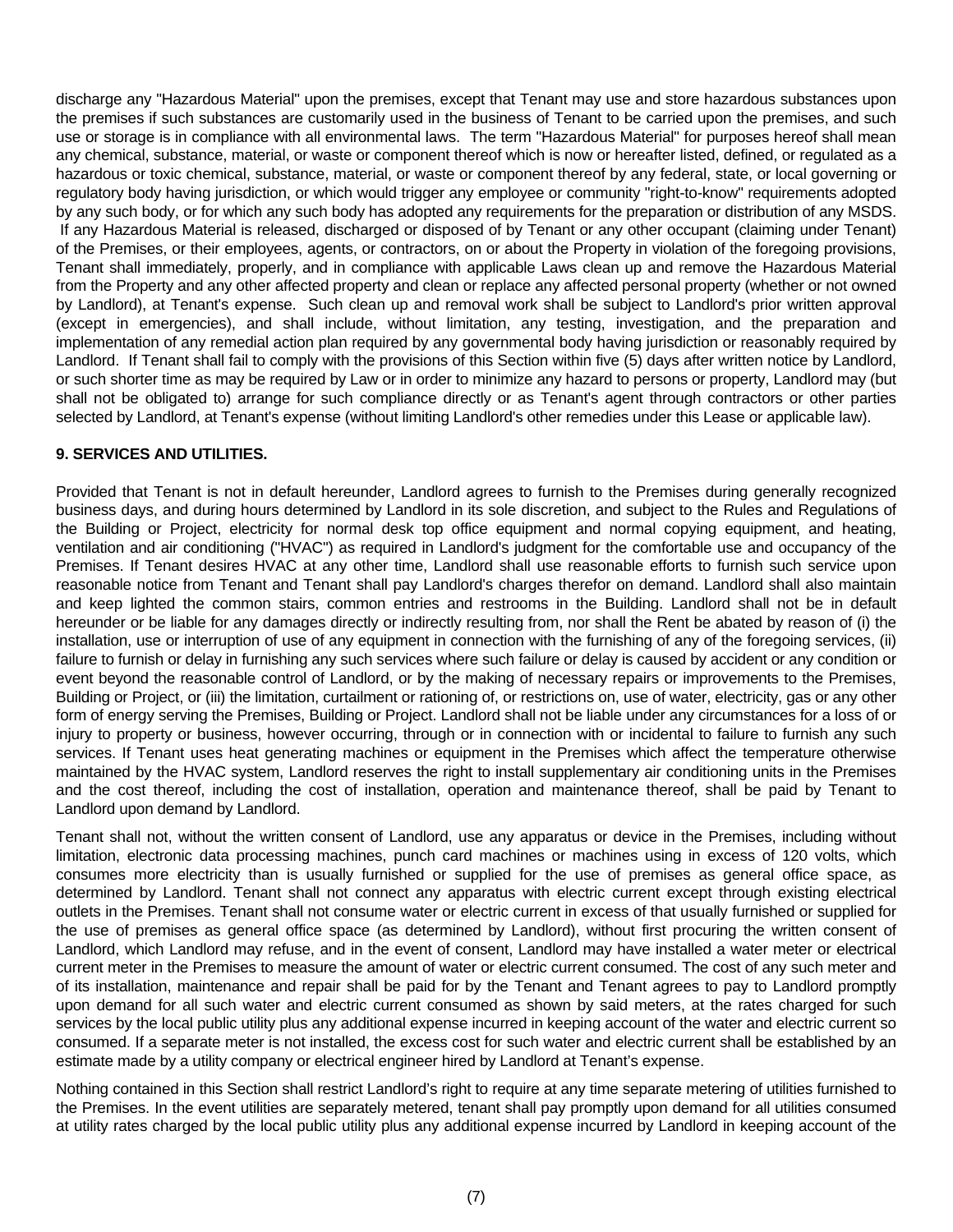utilities so consumed. Tenant shall be responsible for the maintenance and repair of any such meters at its sole cost.

Landlord shall furnish elevator service, lighting replacement for building standard lights, restroom supplies, window washing and janitor services in a manner that such services are customarily furnished to comparable office buildings in the area.

## **10. CONDITION OF THE PREMISES.**

Tenant's taking possession of the Premises shall be deemed conclusive evidence that as of the date of taking possession the Premises are in good order and satisfactory condition, except for such matters as to which tenant gave Landlord notice on or before the Commencement Date. No promise of Landlord to alter, remodel, repair or improve the Premises, the Building or the Project and no representation, express or implied, respecting any matter or thing relating to the Premises, Building, Project or this Lease (including, without limitation, the condition of the Premises, the Building or the Project) have been made to Tenant by Landlord or its Broker or Sales Agent, other than as may be contained herein or in a separate exhibit or addendum signed by Landlord and Tenant.

#### **11. CONSTRUCTION, REPAIRS AND MAINTENANCE.**

 **a. Landlord's Obligations**. Landlord shall perform Landlord's Work on the Premises as described in Exhibit "B". Landlord shall maintain in good order, condition and repair the Building and all other portions of the Premises not the obligation of Tenant or of any other tenant in the Building.

#### **b. Tenant's Obligations**.

 **(1)** Tenant shall perform Tenant's Work to the Premises as described in Exhibit "B".

 **(2)** Tenant at Tenant's sole expense shall, except for services furnished by Landlord pursuant to Section 9 hereof, maintain the Premises in good order, condition and repair, including the interior surfaces of the ceilings, walls and floors, all doors, **locks and hardware**, all interior windows, all plumbing, pipes and fixtures, electrical wiring, switches and fixtures, Building Standard furnishings, and additionally, will maintain in good order, condition and repair any items or installations made by or at the expense of Tenant.

 **(3)** Tenant shall be responsible for all repairs and alterations in and to the Premises, Building and Project and the facilities and systems thereof, the need for which arises out of (i) Tenant's use or occupancy of the Premises, (ii) the installation, removal, use or operation of Tenant's Property (as defined in Section 13) in the Premises, (iii) the moving of Tenant's Property into or out of the Building, or (iv) the act, omission, misuse or negligence of Tenant, its agents, contractors, employees or invitees.

 **(4)** If Tenant fails to maintain the Premises in good order, condition and repair, Landlord shall give Tenant notice to do such acts as are reasonably required to so maintain the Premises. If Tenant fails to promptly commence such work and diligently prosecute it to completion, then Landlord shall have the right to do such acts and expend such funds at the expense of Tenant as are reasonably required to perform such work. Any amount so expended by Landlord shall be paid by Tenant promptly after demand with interest at the prime commercial rate then being charged by Bank of America NT & SA plus two percent (2%) per annum, from the date of such work, but not to exceed the maximum rate then allowed by law. Landlord shall have no liability to Tenant for any damage, inconvenience, or interference with the use of the Premises by Tenant as a result of performing any such work.

 **c. Compliance with Law**. Landlord and Tenant shall each do all acts required to comply with all applicable laws, ordinances, and rules of any public authority relating to their respective maintenance obligations as set forth herein.

 **d. Waiver by Tenant**. Tenant expressly waives the benefits of any statute now or hereafter in effect which would otherwise afford the Tenant the right to make repairs at Landlord's expense or to terminate this Lease because of Landlord's failure to keep the Premises in good order, condition and repair.

 **e. Load and Equipment Limits**. Tenant shall not place a load upon any floor of the Premises, which exceeds the load per square foot, which such floor was designed to carry, as determined by Landlord or Landlord's structural engineer. The cost of any such determination made by Landlord's structural engineer shall be paid for by Tenant upon demand. Tenant shall not install business machines or mechanical equipment which cause noise or vibration to such a degree as to be objectionable to Landlord or other Building tenants.

 **f.** Except as otherwise expressly provided in this Lease, Landlord shall have no liability to Tenant nor shall Tenant's obligations under this Lease be reduced or abated in any manner whatsoever by reason of any inconvenience,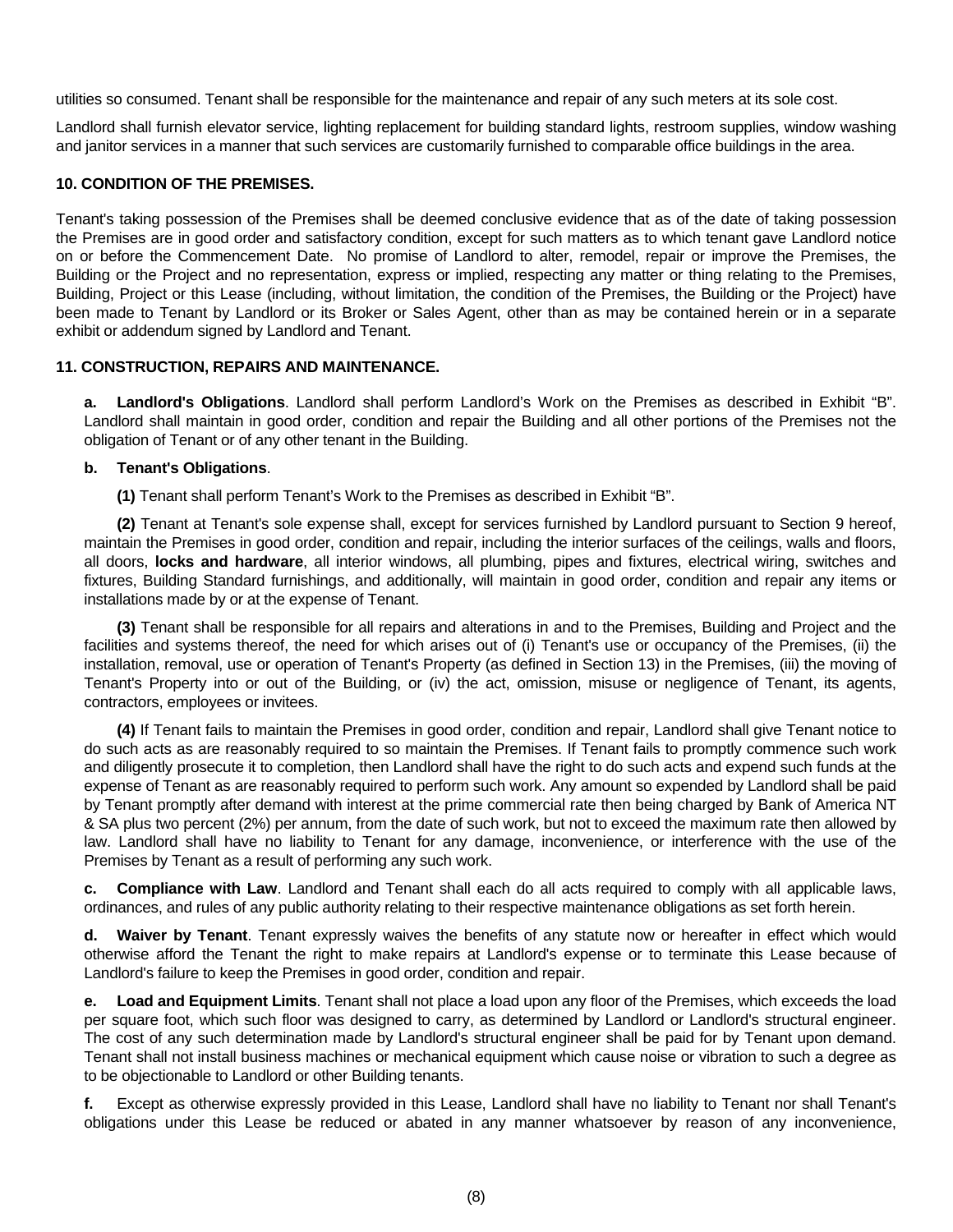annoyance, interruption or injury to business arising from Landlord's making any repairs or changes which Landlord is required or permitted by this Lease or by any other tenant's lease or required by law to make in or to any portion of the Project, Building or the Premises. Landlord shall nevertheless use reasonable efforts to minimize any interference with Tenant's business in the Premises.

 **g.** Tenant shall give Landlord prompt notice of any damage to or defective condition in any part or appurtenance of the Building's mechanical, electrical, plumbing, HVAC or other systems serving, located in, or passing through the Premises.

 **h.** Upon the expiration or earlier termination of this Lease, Tenant shall return the Premises to Landlord clean and in the same condition as on the date Tenant took possession, except for normal wear and tear. Any damage to the Premises, including any structural damage, resulting from Tenant's use or from the removal of Tenant's fixtures, furnishings and equipment pursuant to Section 13b shall be repaired by Tenant at Tenant's expense.

# **12. ALTERATIONS AND ADDITIONS.**

 **a.** Tenant shall not make any additions, alterations or improvements to the Premises without obtaining the prior written consent of Landlord. Landlord's consent may be conditioned on Tenant's removing any such additions, alterations or improvements upon the expiration of the Term and restoring the Premises to the same condition as on the date Tenant took possession. All work with respect to any addition, alteration or improvement shall be done in a good and workmanlike manner by properly qualified and licensed personnel approved by Landlord, and such work shall be diligently prosecuted to completion. Landlord may, at Landlord's option, require that any such work be performed by Landlord's contractor, in which case the cost of such work shall be paid for before commencement of the work. Tenant shall pay to Landlord upon completion of any such work by Landlord's contractor, an administrative fee of fifteen percent (15%) of the cost of the work.

 **b.** Tenant shall pay the costs of any work done on the Premises pursuant to Section 12a, and shall keep the Premises, Building and Project free and clear of liens of any kind. Tenant shall indemnify, defend against and keep Landlord free and harmless from all liability, loss, damage, costs, attorneys' fees and any other expense incurred on account of claims by any person performing work or furnishing materials or supplies for Tenant or any person claiming under Tenant.

 Tenant shall keep Tenant's leasehold interest, and any additions or improvements, which are or become the property of Landlord under this Lease, free and clear of all attachment or judgment liens. Before the actual commencement of any work for which a claim or lien may be filed, Tenant shall give Landlord notice of the intended commencement date a sufficient time before that date to enable Landlord to post notices of non-responsibility or any other notices which Landlord deems necessary for the proper protection of Landlord's interest in the Premises, Building or the Project, and Landlord shall have the right to enter the Premises and post such notices at any reasonable time.

Landlord may require, at Landlord's sole option, that Tenant provide to Landlord, at Tenant's expense, a lien and completion bond in an amount equal to at least one and one-half (1½) times the total estimated cost of any additions, alterations or improvements to be made in or to the Premises, to protect Landlord against any liability for mechanic's and materialmen's liens and to insure timely completion of the work. Nothing contained in this Section 12c shall relieve Tenant of its obligation under Section 12b to keep the Premises, Building and Project free of all liens.

 **d.** Unless their removal is required by Landlord as provided in Section 12a, all additions, alterations and improvements made to the Premises shall become the property of Landlord and be surrendered with the Premises upon the expiration of the Term; provided, however, Tenant's equipment, machinery and trade fixtures which can be removed without damage to the Premises shall remain the property of Tenant and may be removed, subject to the provisions of Section 13b.

#### **13. LEASEHOLD IMPROVEMENTS; TENANT'S PROPERTY.**

 **a.** All fixtures, equipment, improvements and appurtenances attached to or built into the Premises at the commencement of or during the Term, whether or not by or at the expense of Tenant ("Leasehold Improvements"), shall be and remain a part of the Premises, shall be the property of Landlord and shall not be removed by Tenant, except as expressly provided in Section 13b.

 **b.** All movable partitions, business and trade fixtures, machinery and equipment, communications equipment and office equipment located in the Premises and acquired by or for the account of Tenant, without expense to Landlord,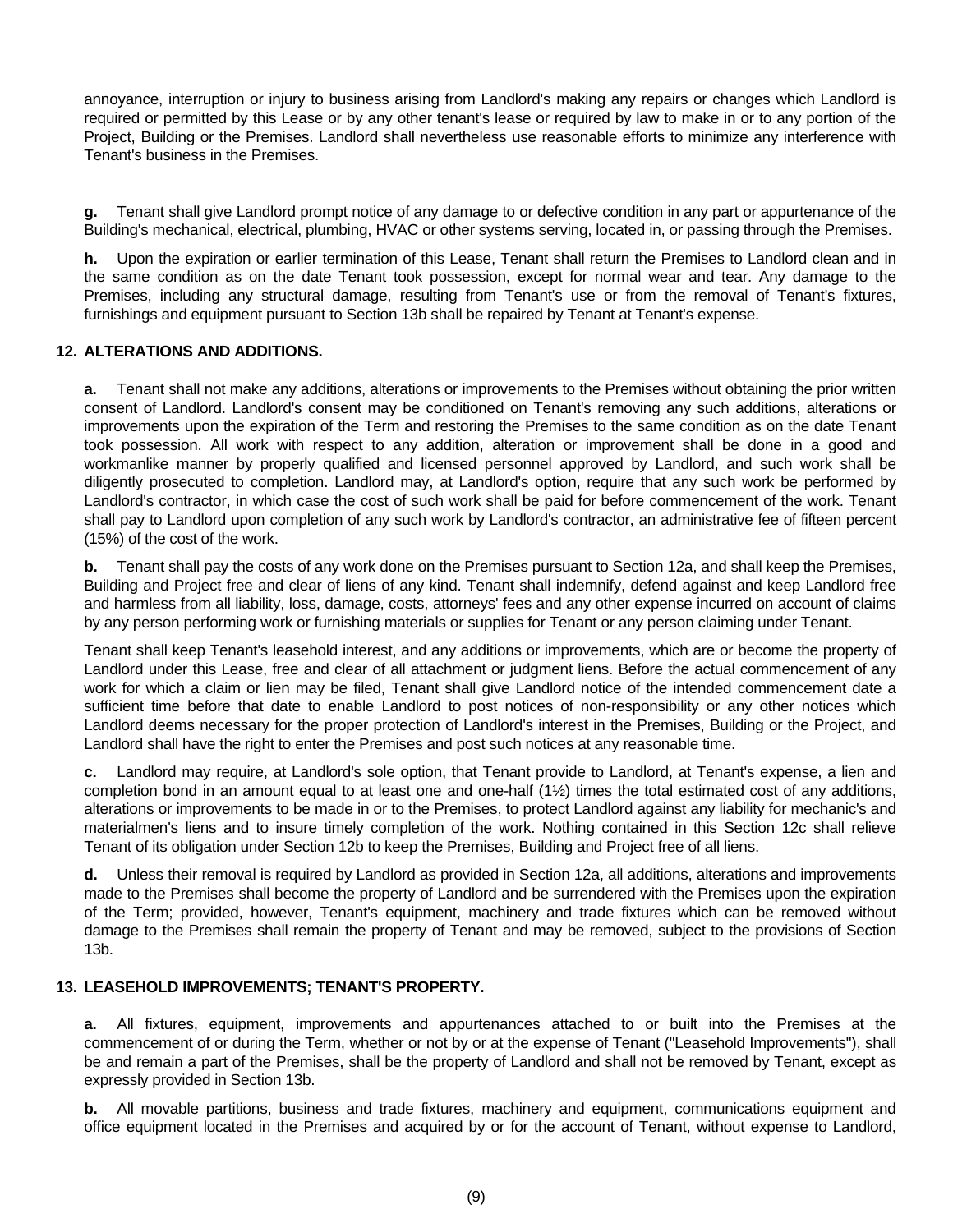which can be removed without structural damage to the Building, and all furniture, furnishings and other articles of movable personal property owned by Tenant and located in the Premises (collectively "Tenant's Property") shall be and shall remain the property of Tenant and may be removed by Tenant at any time during the Term; provided that if any of Tenant's Property is removed, Tenant shall promptly repair any damage to the Premises or to the Building resulting from such removal.

# **14. RULES AND REGULATIONS.**

Tenant agrees to comply with (and cause its agents, contractors, employees and invitees to comply with) the rules and regulations attached hereto as Exhibit "C" and with such reasonable modifications thereof and additions thereto as Landlord may from time to time make. Landlord shall not be responsible for any violation of said rules and regulations by other tenants or occupants of the Building or Project.

# **15. CERTAIN RIGHTS RESERVED BY LANDLORD.**

Landlord reserves the following rights, exercisable without liability to Tenant for (a) damage or injury to property, person or business, (b) causing an actual or constructive eviction from the Premises, or (c) disturbing Tenant's use or possession of the Premises:

- **a.** To name the Building and Project and to change the name or street address of the Building or Project;
- **b.** To install and maintain all signs on the exterior and interior of the Building and Project;
- **c.** To have passkeys to the Premises and all doors within the Premises, excluding Tenant's vaults and safes;

 **d.** At anytime during the Term, and on reasonable prior notice to Tenant, to inspect the Premises, and to show the Premises to any prospective purchaser or mortgagee of the Project, or to any assignee of any mortgage on the Project, or to others having an interest in the Project or Landlord, and during the last six months of the Term, to show the Premises to prospective tenants thereof; and

 **e.** To enter the Premises for the purpose of making inspections, repairs, alterations, additions or improvements to the Premises or the Building (including, without limitation, checking, calibrating, adjusting or balancing controls and other parts of the HVAC system), and to take all steps as may be necessary or desirable for the safety, protection, maintenance or preservation of the Premises or the Building or Landlord's interest therein, or as may be necessary or desirable for the operation or improvement of the Building or in order to comply with laws, orders or requirements of governmental or other authority. Landlord agrees to use its best efforts (except in an emergency) to minimize interference with Tenant's business in the Premises in the course of any such entry.

# **16. ASSIGNMENT AND SUBLETTING.**

No assignment of this Lease or sublease of all or any part of the Premises shall be permitted, except as provided in this Section 16.

**a.** Tenant shall not, without the prior written consent of Landlord, assign or hypothecate this Lease or any interest herein or sublet the Premises or any part thereof, or permit the use of the Premises by any party other than Tenant. Any of the foregoing acts without such consent shall be void and shall, at the option of Landlord, terminate this Lease. This Lease shall not, nor shall any interest of Tenant herein, be assignable by operation of law without the written consent of Landlord.

**b.** If at any time or from time to time during the Term Tenant desires to assign this Lease or sublet all or any part of the Premises, Tenant shall give notice to Landlord setting forth the terms and provisions of the proposed assignment or sublease, and the identity of the proposed assignee or subtenant. Tenant shall promptly supply Landlord with such information concerning the business background and financial condition of such proposed assignee or subtenant as Landlord may reasonably request. Landlord shall have the option, exercisable by notice given to Tenant within twenty (20) days after Tenant's notice is given, either to sublet such space from Tenant at the rental and on the other terms set forth in this Lease for the term set forth in Tenant's notice, or in the case of an assignment, to terminate this Lease. If Landlord does not exercise such option, Tenant may assign the Lease or sublet such space to such proposed assignee or subtenant on the following further conditions:

**(1)** Landlord shall have the right to approve such proposed assignee or subtenant, which approval shall not be unreasonably withheld;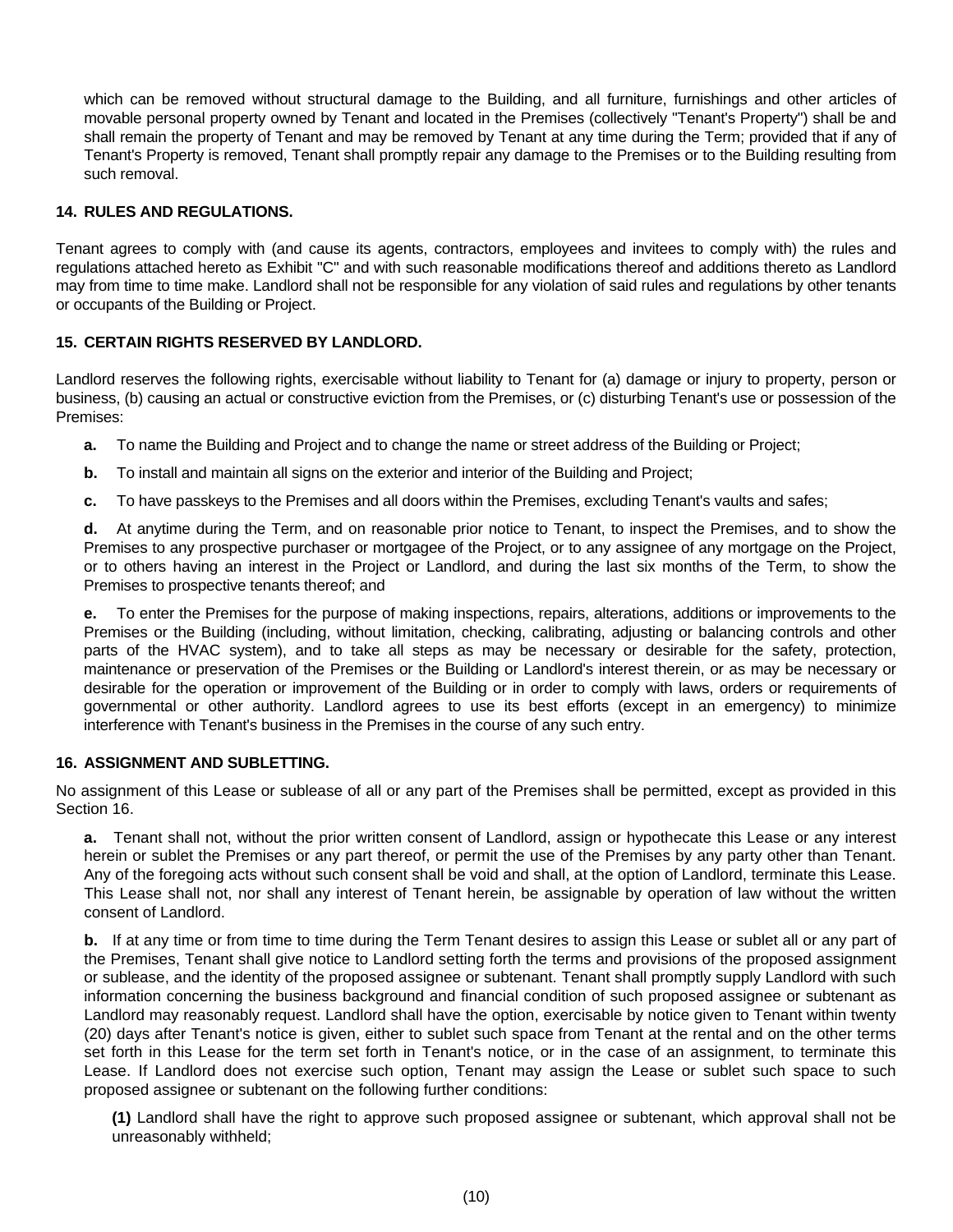**(2)** The assignment or sublease shall be on the same terms set forth in the notice given to Landlord;

**(3)** No assignment or sublease shall be valid and no assignee or sublessee shall take possession of the Premises until an executed counterpart of such assignment or sublease has been delivered to Landlord;

**(4)** No assignee or sublessee shall have a further right to assign or sublet except on the terms herein contained; and

**(5)** Any sums or other economic consideration received by Tenant as a result of such assignment or subletting, however denominated under the assignment or sublease, which exceed, in the aggregate, (i) the total sums which Tenant is obligated to pay Landlord under this Lease (prorated to reflect obligations allocable to any portion of the Premises subleased), plus (ii) any real estate brokerage commissions or fees payable in connection with such assignment or subletting, shall be paid to Landlord as additional rent under this Lease without affecting or reducing any other obligations of Tenant hereunder.

**c.** Notwithstanding the provisions of paragraphs a and b above, Tenant may assign this Lease or sublet the Premises or any portion thereof, without Landlord's consent and without extending any recapture or termination option to Landlord, to any corporation which controls, is controlled by or is under common control with Tenant, or to any corporation resulting from a merger or consolidation with Tenant, or to any person or entity which acquires all the assets of Tenant's business as a going concern, provided that (i) the assignee or sublessee assumes, in full, the obligations of Tenant under this Lease, (ii) Tenant remains fully liable under this Lease, and (iii) the use of the Premises under Section 8 remains unchanged.

**d.** No subletting or assignment shall release Tenant of Tenant's obligations under this Lease or alter the primary liability of Tenant to pay the Rent and to perform all other obligations to be performed by Tenant hereunder. The acceptance of Rent by Landlord from any other person shall not be deemed to be a waiver by Landlord of any provision hereof. Consent to one assignment or subletting shall not be deemed consent to any subsequent assignment or subletting. In the event of default by an assignee or subtenant of Tenant or any successor of Tenant in the performance of any of the terms hereof, Landlord may proceed directly against Tenant without the necessity of exhausting remedies against such assignee, subtenant or successor. Landlord may consent to subsequent assignments of the Lease or sublettings or amendments or modifications to the Lease with assignees of Tenant, without notifying Tenant, or any successor of Tenant, and without obtaining its or their consent thereto and any such actions shall not relieve Tenant of liability under this Lease.

**e.** If Tenant assigns the Lease or sublets the Premises or requests the consent of Landlord to any assignment or subletting or if Tenant requests the consent of Landlord for any act that Tenant proposes to do, then Tenant shall, upon demand, pay Landlord an administrative fee of One Hundred Fifty and No/100ths Dollars (\$150.00) plus any attorneys' fees reasonably incurred by Landlord in connection with such act or request.

#### **17. HOLDING OVER.**

If after expiration of the Term, Tenant remains in possession of the Premises with Landlord's permission (express or implied), Tenant shall become a tenant from month to month only, upon all the provisions of this Lease (except as to term and Base Rent), but the "Monthly Installments of Base Rent" payable by Tenant shall be increased to one hundred fifty percent (150%) of the Monthly Installments of Base Rent payable by Tenant at the expiration of the Term. Such monthly rent shall be payable in advance on or before the first day of each month. If either party desires to terminate such month-to-month tenancy, it shall give the other party not less than thirty (30) days advance written notice of the date of termination.

#### **18. SURRENDER OF PREMISES.**

 **a.** Tenant shall peaceably surrender the Premises to Landlord on the Expiration Date, in broom-clean condition and in as good condition as when Tenant took possession, except for (i) reasonable wear and tear, (ii) loss by fire or other casualty, and (iii) loss by condemnation. Tenant shall, on Landlord's request, remove Tenant's Property on or before the Expiration Date and promptly repair all damage to the Premises or Building caused by such removal.

 **b.** If Tenant abandons or surrenders the Premises, or is dispossessed by process of law or otherwise, any of Tenant's Property left on the Premises shall be deemed to be abandoned, and, at Landlord's option, title shall pass to Landlord under this Lease as by a bill of sale. If Landlord elects to remove all or any part of such Tenant's Property, the cost of removal, including repairing any damage to the Premises or Building caused by such removal, shall be paid by Tenant. On the Expiration Date Tenant shall surrender all keys to the Premises.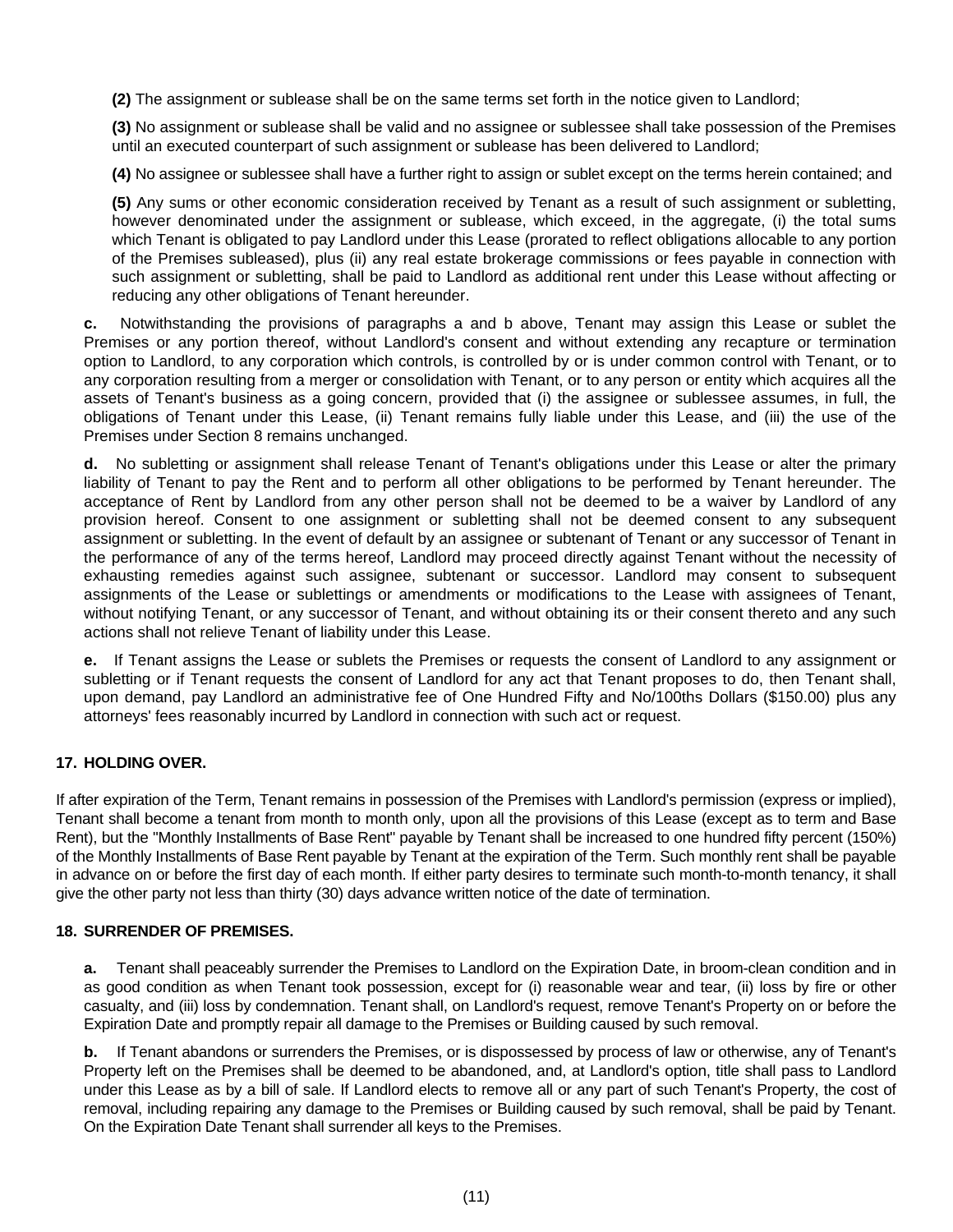## **19. DESTRUCTION OR DAMAGE.**

 **a.** If the Premises or the portion of the Building necessary for Tenant's occupancy is damaged by fire, earthquake, act of God, the elements of other casualty, Landlord shall, subject to the provisions of this Section, promptly repair the damage, if such repairs can, in Landlord's opinion, be completed within (90) ninety days. If Landlord determines that repairs can be completed within ninety (90) days, this Lease shall remain in full force and effect, except that if such damage is not the result of the negligence or willful misconduct of Tenant or Tenant's agents, employees, contractors, licensees or invitees, the Base Rent shall be abated to the extent Tenant's use of the Premises is impaired, commencing with the date of damage and continuing until completion of the repairs required of Landlord under Section 19d.

 **b.** If in Landlord's opinion, such repairs to the Premises or portion of the Building necessary for Tenant's occupancy cannot be completed within ninety (90) days, Landlord may elect, upon notice to Tenant given within thirty (30) days after the date of such fire or other casualty, to repair such damage, in which event this Lease shall continue in full force and effect, but the Base Rent shall be partially abated as provided in Section 19a. If Landlord does not so elect to make such repairs, this Lease shall terminate as of the date of such fire or other casualty.

 **c.** If any other portion of the Building or Project is totally destroyed or damaged to the extent that in Landlord's opinion repair thereof cannot be completed within ninety (90) days, Landlord may elect upon notice to Tenant given within thirty (30) days after the date of such fire or other casualty, to repair such damage, in which event this Lease shall continue in full force and effect, but the Base Rent shall be partially abated as provided in Section 19a. If Landlord does not elect to make such repairs, this Lease shall terminate as of the date of such fire or other casualty.

 **d.** If the Premises are to be repaired under this Section, Landlord shall repair at its cost any injury or damage to the Building and Building Standard Work in the Premises. Tenant shall be responsible at its sole cost and expense for the repair, restoration and replacement of any other Leasehold Improvements and Tenant's Property. Landlord shall not be liable for any loss of business, inconvenience or annoyance arising from any repair or restoration of any portion of the Premises, Building or Project as a result of any damage from fire or other casualty.

 **e.** This Lease shall be considered an express agreement governing any case of damage to or destruction of the Premises, Building or Project by fire or other casualty, and any present or future law which purports to govern the rights of Landlord and Tenant in such circumstances in the absence of express agreement, shall have no application.

## **20. EMINENT DOMAIN.**

 **a.** If the whole of the Building or Premises is lawfully taken by condemnation or in any other manner for any public or quasi-public purpose, this Lease shall terminate as of the date of such taking, and Rent shall be prorated to such date. If less than the whole of the Building or Premises is so taken, this Lease shall be unaffected by such taking, provided that (i) Tenant shall have the right to terminate this Lease by notice to Landlord given within ninety (90) days after the date of such taking if twenty percent (20%) or more of the Premises is taken and the remaining area of the Premises is not reasonably sufficient for Tenant to continue operation of its business, and (ii) Landlord shall have the right to terminate this Lease by notice to Tenant given within ninety (90) days after the date of such taking. If either Landlord or Tenant so elects to terminate this Lease, the Lease shall terminate on the thirtieth (30th) day after either such notice. The Rent shall be prorated to the date of termination. If this Lease continues in force upon such partial taking, the Base Rent and Tenant's Proportionate Share shall be equitably adjusted according to the remaining Rentable Area of the Premises and Project.

 **b.** In the event of any taking, partial or whole, all of the proceeds of any award, judgment or settlement payable by the condemning authority shall be the exclusive property of Landlord, and Tenant hereby assigns to Landlord all of its right, title and interest in any award, judgment or settlement from the condemning authority. Tenant, however, shall have the right, to the extent that Landlord's award is not reduced or prejudiced, to claim from the condemning authority (but not from Landlord) such compensation as may be recoverable by Tenant in its own right for relocation expenses and damage to Tenant's personal property.

 **c.** In the event of a partial taking of the Premises which does not result in a termination of this Lease, Landlord shall restore the remaining portion of the Premises as nearly as practicable to its condition prior to the condemnation or taking, but only to the extent of Building Standard Work. Tenant shall be responsible at its sole cost and expense for the repair, restoration and replacement of any other Leasehold Improvements and Tenant's Property.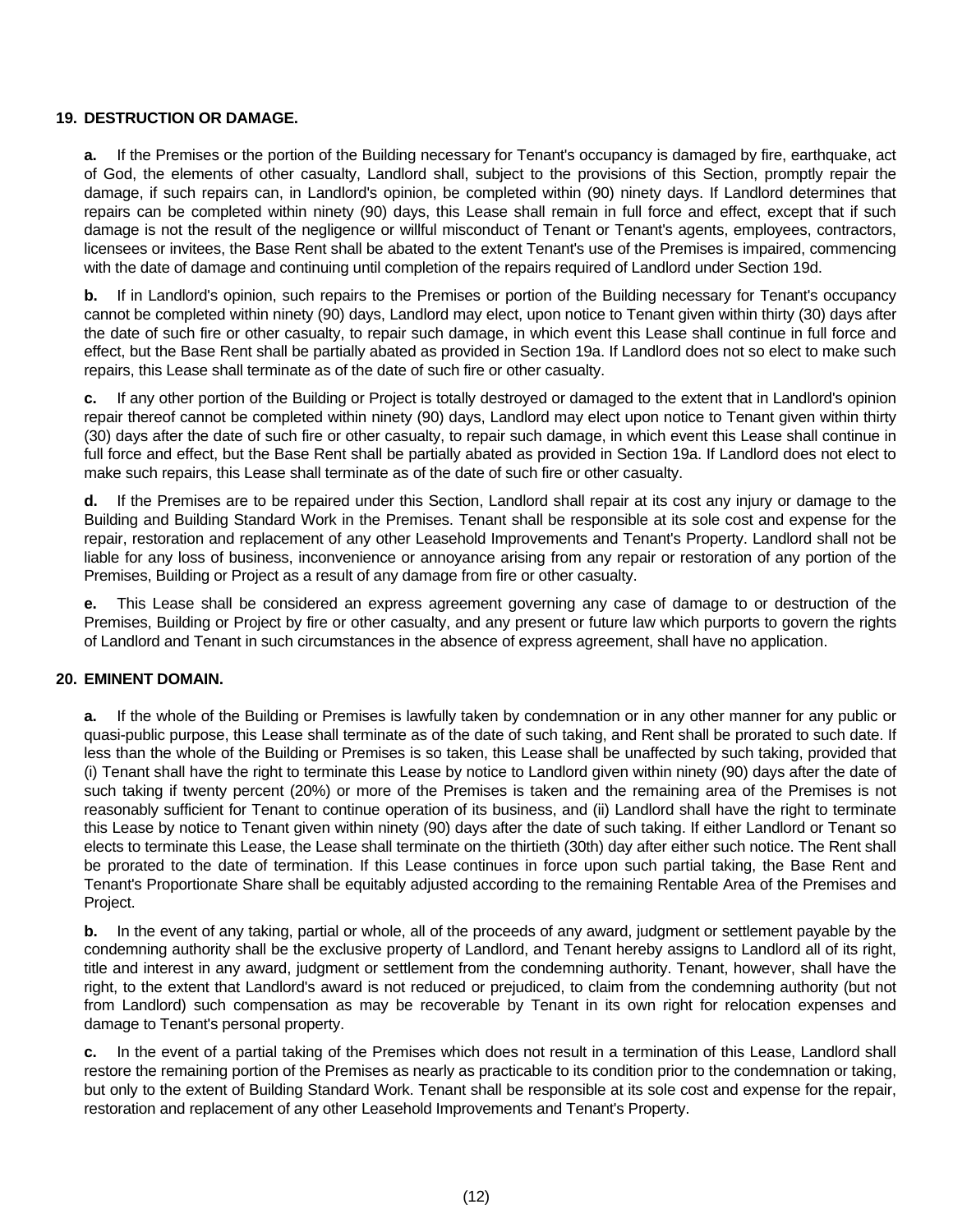## **21. INDEMNIFICATION.**

 **a.** Tenant shall indemnify and hold Landlord harmless against and from liability and claims of any kind for loss or damage to property of Tenant or any other person, or for any injury to or death of any person, arising out of: (1) Tenant's use and occupancy of the Premises, or any work, activity or other things allowed or suffered by Tenant to be done in, on or about the Premises; (2) any breach or default by Tenant of any of Tenant's obligations under this Lease; or (3) any negligent or otherwise tortuous act or omission of Tenant, its agents, employees, invitees or contractors. Tenant shall at Tenant's expense, and by counsel satisfactory to Landlord, defend Landlord in any action or proceeding arising from any such claim and shall indemnify Landlord against all costs, attorneys' fees, expert witness fees and any other expenses incurred in such action or proceeding. As a material part of the consideration for Landlord's execution of this Lease, Tenant hereby assumes all risk of damage or injury to any person or property in, on or about the Premises from any cause.

**b.** Landlord shall not be liable for injury or damage which may be sustained by the person or property of Tenant, its employees, invitees or customers, or any other person in or about the Premises, caused by or resulting from fire, steam, electricity, gas, water or rain which may leak or flow from or into any part of the Premises, or from the breakage, leakage, obstruction or other defects of pipes, sprinklers, wires, appliances, plumbing, air conditioning or lighting fixtures, whether such damage or injury results from conditions arising upon the Premises or upon other portions of the Building or Project or from other sources. Landlord shall not be liable for any damages arising from any act or omission of any other tenant of the Building or Project.

## **22. TENANT'S INSURANCE.**

 **a.** All insurance required to be carried by Tenant hereunder shall be issued by responsible insurance companies acceptable to Landlord and Landlord's lender and qualified to do business in the State. Each policy shall name Landlord, and at Landlord's request any mortgagee of Landlord, as an additional insured, as their respective interests may appear. Each policy shall contain (i) a cross-liability endorsement, (ii) a provision that such policy and the coverage evidenced thereby shall be primary and noncontributing with respect to any policies carried by Landlord and that any coverage carried by Landlord shall be excess insurance, and (iii) a waiver by the insurer of any right of subrogation against Landlord, its agents, employees and representatives, which arises or might arise by reason of any payment under such policy or by reason of any act or omission of Landlord, its agents, employees or representatives. A copy of each paid up policy (authenticated by the insurer) or certificate of the insurer evidencing the existence and amount of each insurance policy required hereunder shall be delivered to Landlord before the date Tenant is first given the right of possession of the Premises, and thereafter within thirty (30) days after any demand by Landlord therefor. Landlord may, at any time and from time to time, inspect and/or copy any insurance policies required to be maintained by Tenant hereunder. No such policy shall be cancelable except after twenty (20) days written notice to Landlord and Landlord's lender. Tenant shall furnish Landlord with renewals or "binders" of any such policy at least ten (10) days prior to the expiration thereof. Tenant agrees that if Tenant does not take out and maintain such insurance, Landlord may (but shall not be required to) procure said insurance on Tenant's behalf and charge the Tenant the premiums together with a twenty-five percent (25%) handling charge, payable upon demand. Tenant shall have the right to provide such insurance coverage pursuant to blanket policies obtained by the Tenant, provided such blanket policies expressly afford coverage to the Premises, Landlord, Landlord's mortgagee and Tenant as required by this Lease.

**b.** Beginning on the date Tenant is given access to the Premises for any purpose and continuing until expiration of the Term, Tenant shall procure, pay for and maintain in effect policies of casualty insurance covering (i) all Leasehold Improvements (including any alterations, additions or improvements as may be made by Tenant pursuant to the provisions of Section 12 hereof), as well as all improvements for which Tenant is responsible for maintaining pursuant to Section 11(b)(2), and (ii) trade fixtures, merchandise and other personal property from time to time in, on or about the Premises, in an amount not less than one hundred percent (100%) of their actual replacement cost from time to time, providing protection against any peril included within the classification "Fire and Extended Coverage" together with insurance against sprinkler damage, vandalism and malicious mischief. The proceeds of such insurance shall be used for the repair or replacement of the property so insured. Upon termination of this Lease following a casualty as set forth herein, the proceeds under (i) shall be paid to Landlord, and the proceeds under (ii) above shall be paid to Tenant.

 **c.** Beginning on the date Tenant is given access to the Premises for any purpose and continuing until expiration of the Term, Tenant shall procure, pay for and maintain in effect workers' compensation insurance as required by law and comprehensive public liability and property damage insurance with respect to the construction of improvements on the Premises, the use, operation or condition of the Premises and the operations of Tenant in, on or about the Premises, providing personal injury and broad form property damage coverage for not less than One Million Dollars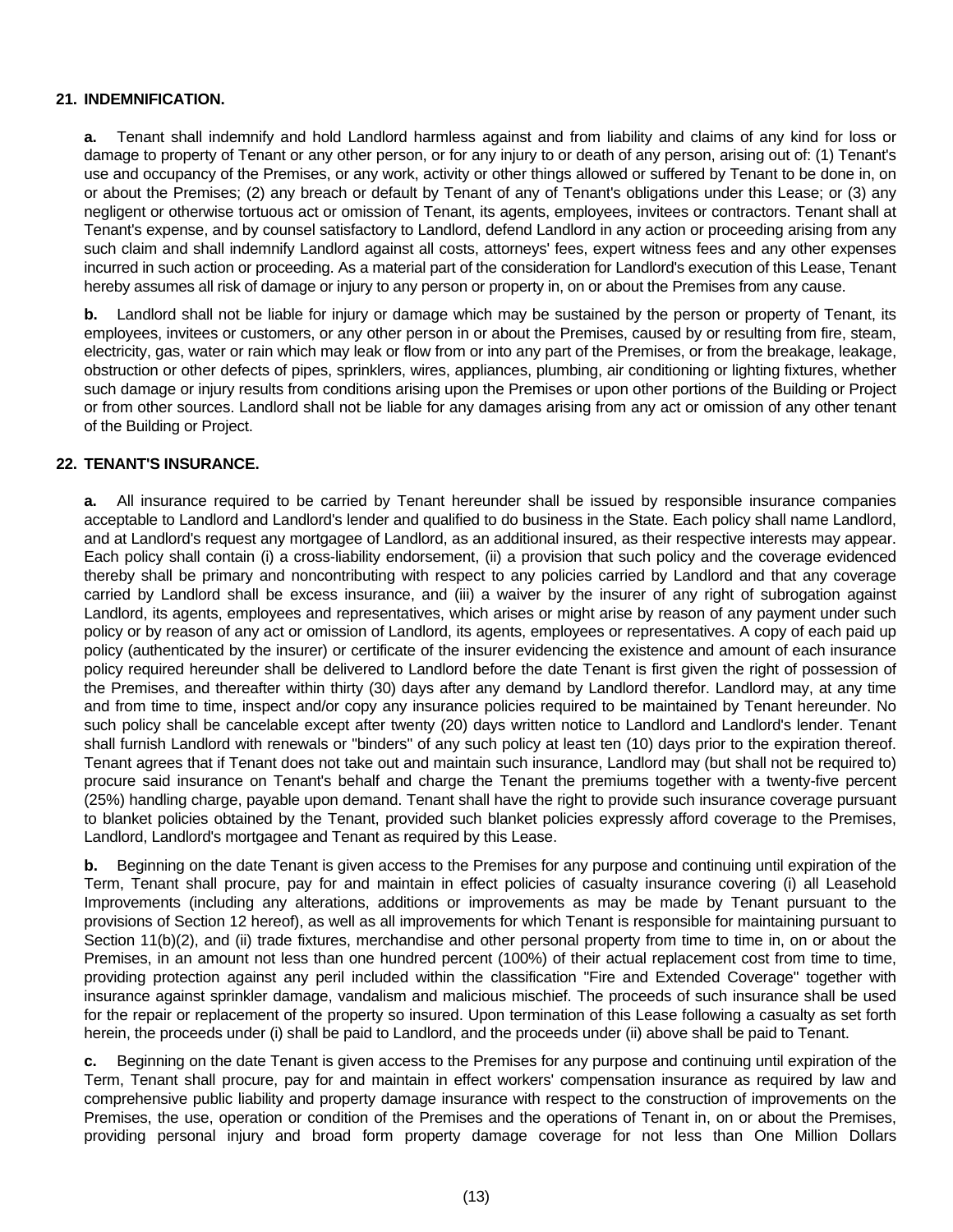(\$1,000,000.00) combined single limit for bodily injury, death and property damage liability.

 **d.** Not less than every three (3) years during the Term, Landlord and Tenant shall mutually agree to increases in all of Tenant's insurance policy limits for all insurance to be carried by Tenant as set forth in this Section. In the event Landlord and Tenant cannot mutually agree upon the amounts of said increases, then Tenant agrees that all insurance policy limits as set forth in this Section shall be adjusted for increases in the cost of living in the same manner as is set forth in Section 5.3 hereof for the adjustment of the Base Rent.

# **23. WAIVER OF SUBROGATION.**

Landlord and Tenant each hereby waive all rights of recovery against the other and against the officers, employees, agents and representatives of the other, on account of loss by or damage to the waiving party of its property or the property of others under its control, to the extent that such loss or damage is insured against under any fire and extended coverage insurance policy which either may have in force at the time of the loss or damage. Tenant shall, upon obtaining the policies of insurance required under this Lease, give notice to its insurance carrier or carriers that the foregoing mutual waiver of subrogation is contained in this Lease.

## **24. SUBORDINATION AND ATTORNMENT.**

Upon written request of Landlord, or any mortgagee or deed of trust beneficiary of Landlord, or ground lessor of Landlord, Tenant shall, in writing, subordinate its rights under this Lease to the lien of any first mortgage or first deed of trust, or to the interest of any lease in which Landlord is lessee, and to all advances made or hereafter to be made thereunder. However, before signing any subordination agreement, Tenant shall have the right to obtain from any lender or lessor or Landlord requesting such subordination, an agreement in writing providing that, as long as Tenant is not in default hereunder, this Lease shall remain in effect for the full Term. The holder of any security interest may, upon written notice to Tenant, elect to have this Lease prior to its security interest regardless of the time of the granting or recording of such security interest.

In the event of any foreclosure sale, transfer in lieu of foreclosure or termination of the lease in which Landlord is lessee, Tenant shall attorn to the purchaser, transferee or lessor as the case may be, and recognize that party as Landlord under this Lease, provided such party acquires and accepts the Premises subject to this Lease.

## **25. TENANT ESTOPPEL CERTIFICATES.**

Within ten (10) days after written request from Landlord, Tenant shall execute and deliver to Landlord or Landlord's designee, a written statement certifying (a) that this Lease is unmodified and in full force and effect, or is in full force and effect as modified and stating the modifications; (b) the amount of Base Rent and the date to which Base Rent and additional rent have been paid in advance; (c) the amount of any security deposited with Landlord; and (d) that Landlord is not in default hereunder or, if Landlord is claimed to be in default, stating the nature of any claimed default. Any such statement may be relied upon by a purchaser, assignee or lender. Tenant's failure to execute and deliver such statement within the time required shall at Landlord's election be a default under this Lease and shall also be conclusive upon Tenant that: (1) this Lease is in full force and effect and has not been modified except as represented by Landlord; (2) there are no uncured defaults in Landlord's performance and that Tenant has no right of offset, counterclaim or deduction against Rent; and (3) not more than one month's Rent has been paid in advance.

# **26. TRANSFER OF LANDLORD'S INTEREST.**

In the event of any sale or transfer by Landlord of the Premises, Building or Project, and assignment of this Lease by Landlord, Landlord shall be and is hereby entirely freed and relieved of any and all liability and obligations contained in or derived from this Lease arising out of any act, occurrence or omission relating to the Premises, Building, Project or Lease occurring after the consummation of such sale or transfer, providing the purchaser shall expressly assume all of the covenants and obligations of Landlord under this Lease. If any security deposit or prepaid Rent has been paid by Tenant, Landlord may transfer the security deposit or prepaid Rent to Landlord's successor and upon such transfer, Landlord shall be relieved of any and all further liability with respect thereto.

#### **27. DEFAULT.**

**27.1 Tenant's Default**. The occurrence of any one or more of the following events shall constitute a default and breach of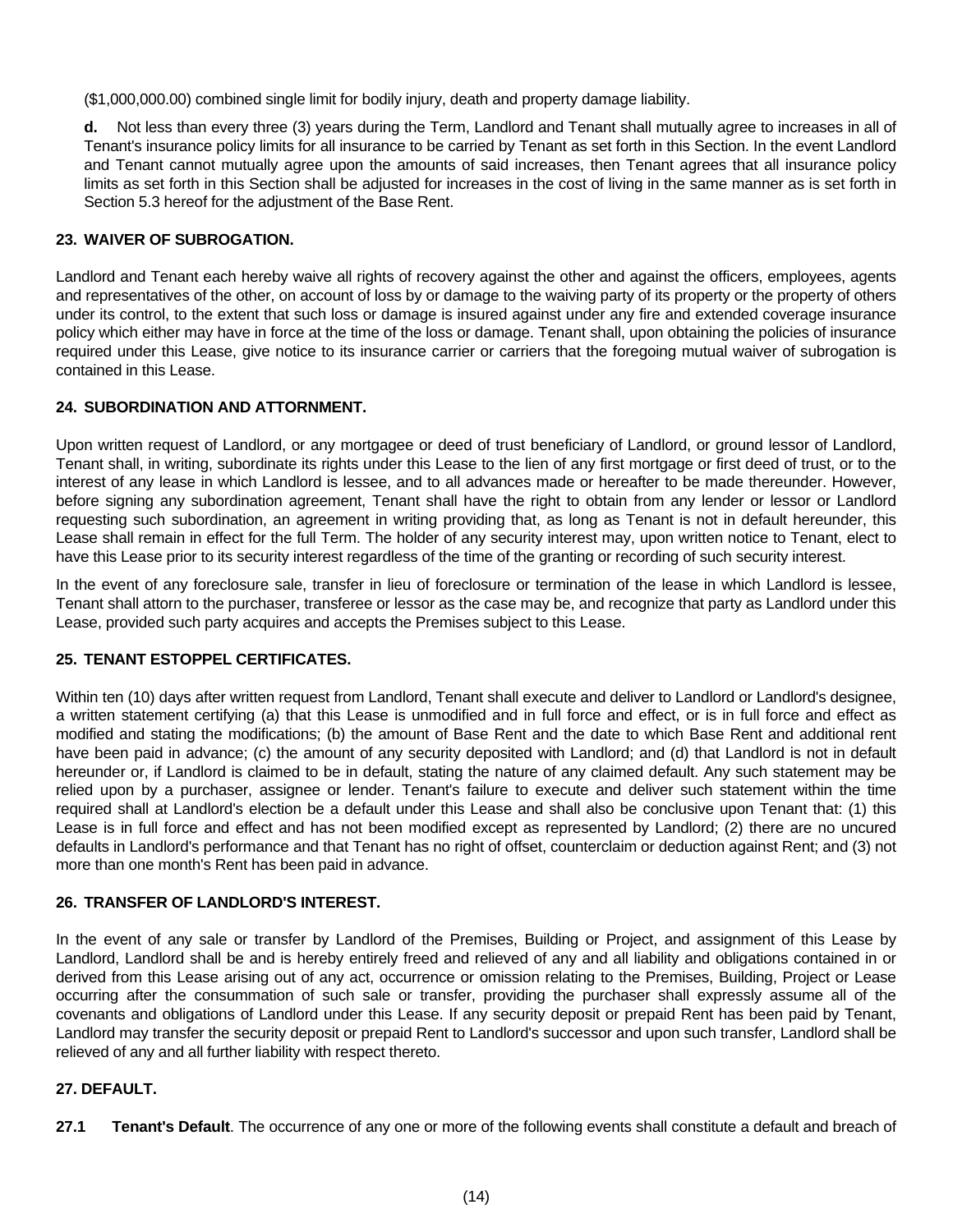this Lease by Tenant:

- **a.** Abandoning or vacating the Premises; or
- **b.** Failing to pay any rental payment or any other charges when due and payable by Tenant; or

 **c.** Failing to promptly and fully perform any other covenant, condition or agreement contained in this Lease should such failure continue for thirty (30) days after written notice thereof from Landlord to Tenant; provided, however, if the failure to perform is such that it cannot reasonably be cured within thirty (30) days, Tenant shall not be in default hereunder if Tenant commences to cure within said thirty (30) day period and diligently prosecutes such curing to completion; or

 **d.** Permitting Tenant's assets to be placed in the hands of a receiver or trustee for a period in excess of thirty (30) days; making an assignment for the benefit of creditors; instituting any proceedings under any bankruptcy act wherein Tenant seeks to be adjudicated a bankrupt, to be discharged of its debts or to effect a plan of liquidation, extension or reorganization; failing to have dismissed within sixty (60) days any involuntary proceeding filed against Tenant under any bankruptcy act; becoming insolvent; or failing to have dismissed within thirty (30) days any proceedings seeking to execute or levy against or attach fifty percent (50%) or more of Tenant's assets.

**27.2 Remedies.** In the event of Tenant's default hereunder, in addition to any other rights or remedies Landlord may have under any law, Landlord shall have the right, at Landlord's option, without further notice or demand of any kind to do the following:

**a.** Terminate this Lease and Tenant's right to possession of the Premises and reenter the Premises and take possession thereof, and Tenant shall have no further claim to the Premises or under this Lease; or

**b.** Continue this Lease in full force and effect, reenter and occupy the Premises for the account of Tenant and collect any unpaid rental or other charges which have or may thereafter become due and payable; or

**c.** Reenter the Premises under the provisions of subparagraph (b), and thereafter elect to terminate this Lease and Tenant's right to possession of the Premises.

 Should Landlord reenter the Premises under the provisions of subparagraphs (b) or (c) above, Landlord shall not be deemed to have terminated this Lease or the obligation of Tenant to pay rental or other charges thereafter accruing, unless Landlord notifies Tenant in writing of Landlord's election to terminate this Lease. In the event of any reentry or retaking of possession by Landlord, Landlord shall have the right, but not the obligation, to remove all or any part of the personal property in the Premises and to place such property in storage at a public warehouse at the expense and risk of Tenant.

 Should Landlord elect to terminate this Lease under the provisions of subparagraph (a) or (c) above, Landlord may recover as damages from Tenant the following:

 **1.** The worth at the time of award of any unpaid rental which had been earned at the time of termination; plus

 **2.** The worth at the time of the award of the amount by which the unpaid rent which would have been earned after termination until the time of award exceeds the amount of such rental loss that Tenant proves could have been reasonably avoided; plus

 **3.** The worth at the time of the award of the amount by which the unpaid rental for the balance of the term after the time of award exceeds the amount of such rental loss that Tenant proves could be reasonably avoided; plus

 **4.** Any other amount necessary to compensate Landlord for all detriment proximately caused by Tenant's failure to perform its obligations under this Lease or which in the ordinary course of things would be likely to result therefrom, including but not limited to any costs or expenses including costs of removing and storing Tenant's personal property, costs of sale thereof as provided for by law, and attorneys' fees, incurred by Landlord in (a) retaking possession of the premises, (b) maintaining the Premises after Tenant's default, (c) preparing the Premises for reletting to a new tenant including any repairs or alterations, and (d) reletting the Premises including brokers' commissions. "The worth at the time of the award," as used in (1) and (2) above, is to be computed by allowing interest at the highest rate authorized by law. "The worth at the time of award," as used in (3) above, is to be computed by discounting the amount at the discount rate of the Federal Reserve Bank, San Francisco branch at the time of the award plus one percent (1%).

**27.3 Waiver of Breach.** The waiver by Landlord of any breach of any term, covenant or condition of this Lease shall not be deemed a waiver of such term, covenant or condition or of any subsequent breach of the same or any other term, covenant or condition. Acceptance of rental by Landlord subsequent to any breach hereof shall not be deemed a waiver of any preceding breach other than the failure to pay the particular rental so accepted, regardless of Landlord's knowledge of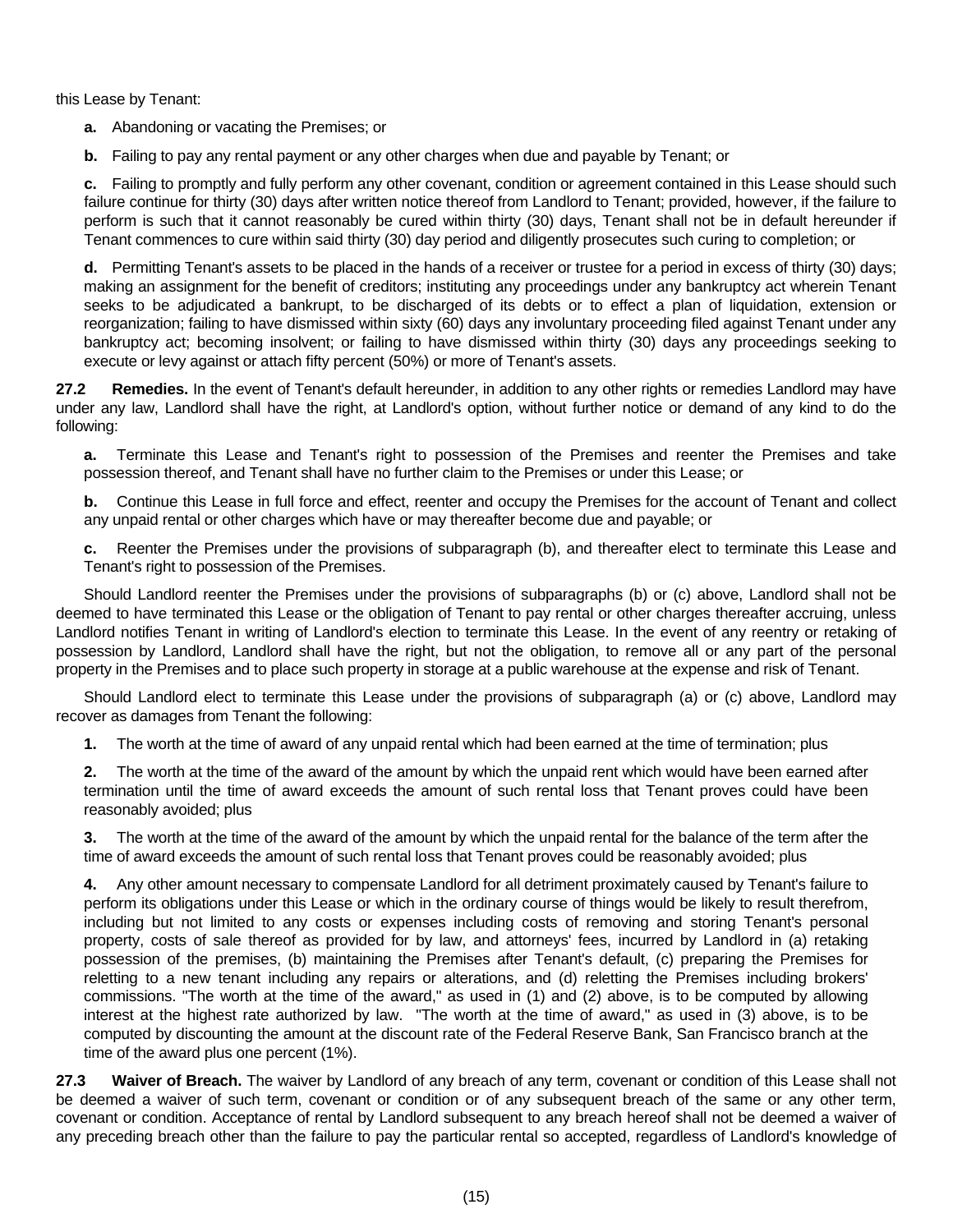any breach at the time of such acceptance of rental. Landlord shall not be deemed to have waived any term, covenant or condition unless Landlord gives Tenant written notice of such waiver.

**27.4. Landlord's Default.** If Landlord fails to perform any covenant, condition, or agreement contained in this Lease within thirty (30) days after receipt of written notice from Tenant specifying such default, or if such default cannot reasonably be cured within thirty (30) days, if Landlord fails to commence to cure within said thirty (30) day period, then Landlord shall be liable to Tenant for any damages sustained by Tenant as a result of Landlord's breach; provided, however, it is expressly understood and agreed that if Tenant obtains a money judgment against Landlord resulting from any default or other claim arising under this Lease, such judgment shall be satisfied only out of the rents, issues, profits and other income actually received on account of Landlord's right, title and interest in the Premises or in the building of which the Premises are a part and the underlying real property, and no other real, personal or mixed property of Landlord (or of any of the partners, which comprise Landlord, if any,) wherever situated, shall be subject to levy to satisfy any such judgment. If, after notice to Landlord of default, Landlord fails to cure such default as provided herein, then Tenant shall have the right to cure such default at Landlord's expense. Tenant shall not have the right to terminate this Lease or to withhold, reduce or offset any amount against any payments of rent or any other charges due and payable hereunder except as otherwise specifically provided herein.

# **28. BROKERAGE FEES.**

Brokers. Tenant warrants that it has had no dealings with any real estate broker or agent in connection with the negotiation, or if any real estate brokers have been dealt with, the Tenant is fully responsible for all charges or costs assessed by such real estate brokers.

#### **29. NOTICES.**

All notices, approvals and demands permitted or required to be given under this Lease shall be in writing and deemed duly served or given if sent by First Class U.S. Mail, postage prepaid, and addressed as follows: (a) if to Landlord, to Landlord's Mailing Address, and (b) if to Tenant, to Tenant's Mailing Address; provided, however, notices to Tenant shall be deemed duly served or given if delivered or mailed to Tenant at the Premises. Landlord and Tenant may from time to time by notice to the other designate another place for receipt of future notices.

#### **30. GOVERNMENT ENERGY OR UTILITY CONTROLS.**

In the event of imposition of federal, state or local government controls, rules, regulations, or restrictions on the use or consumption of energy or other utilities during the Term, both Landlord and Tenant shall be bound thereby. In the event of a difference in interpretation by Landlord and Tenant of any such controls, the interpretation of Landlord shall prevail, and Landlord shall have the right to enforce compliance therewith, including the right of entry into the Premises to effect compliance.

#### **31. RELOCATION OF PREMISES.**

Landlord shall have the right to relocate the Premises to another part of the Building in accordance with the following:

 **a.** The new premises shall be substantially the same in size, dimensions, configuration, decor and nature as the Premises described in this Lease, and if the relocation occurs after the Commencement Date, shall be placed in that condition by Landlord at its cost.

**b.** Landlord shall give Tenant at least thirty (30) days written notice of Landlord's intention to relocate the Premises.

 **c.** As nearly as practicable, the physical relocation of the Premises shall take place on a weekend and shall be completed before the following Monday. If the physical relocation has not been completed in that time, Base Rent shall abate in full from the time the physical relocation commences to the time it is completed. Upon completion of such relocation, the new premises shall become the "Premises" under this Lease.

 **d.** All reasonable costs incurred by Tenant as a result of the relocation shall be paid by Landlord.

 **e.** If the new premises are smaller than the Premises as it existed before the relocation, Base Rent shall be reduced proportionately.

 **f.** The parties hereto shall immediately execute an amendment to this Lease setting forth the relocation of the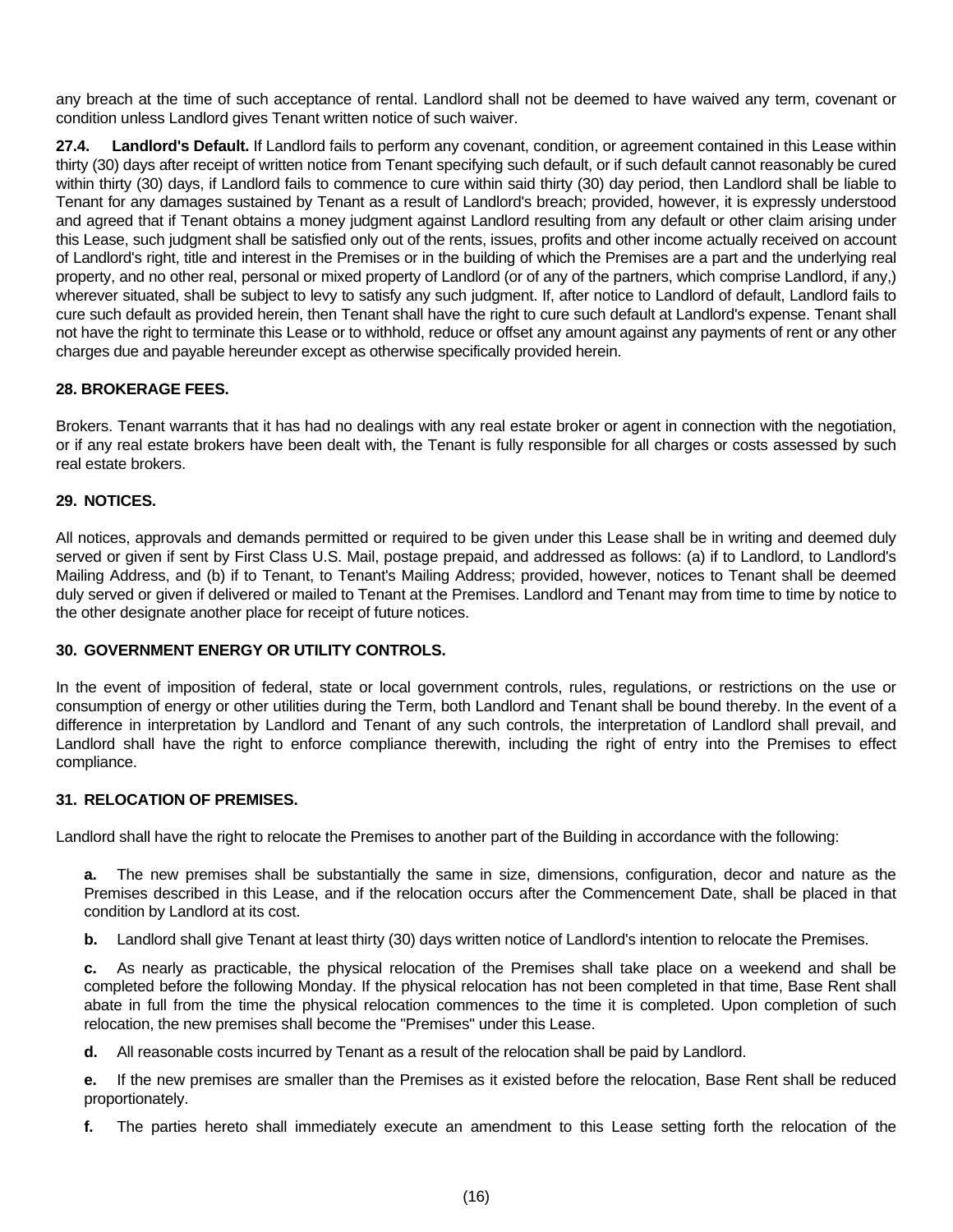Premises and the reduction of Base Rent, if any.

# **32. QUIET ENJOYMENT.**

Tenant, upon paying the Rent and performing all of its obligations under this Lease, shall peaceably and quietly enjoy the Premises, subject to the terms of this Lease and to any mortgage, lease, or other agreement to which this Lease may be subordinate.

# **33. OBSERVANCE OF LAW.**

Tenant shall not use the Premises or permit anything to be done in or about the Premises which will in any way conflict with any law, statute, ordinance or governmental rule or regulation now in force or which may hereafter be enacted or promulgated. Tenant shall, at its sole cost and expense, promptly comply with all laws, statutes, ordinances and governmental rules, regulations or requirements now in force or which may hereafter be in force, and with the requirements of any board of fire insurance underwriters or other similar bodies now or hereafter constituted, relating to, or affecting the condition, use or occupancy of the Premises, excluding structural changes not related to or affected by Tenant's improvements or acts. The judgment of any court of competent jurisdiction or the admission of Tenant in any action against Tenant, whether Landlord is a party thereto or not, that Tenant has violated any law, ordinance or governmental rule, regulation or requirement, shall be conclusive of that fact as between Landlord and Tenant.

#### **34. FORCE MAJEURE.**

Any prevention, delay or stoppage of work to be performed by Landlord or Tenant which is due to strikes, labor disputes, inability to obtain labor, materials, equipment or reasonable substitutes therefor, acts of God, governmental restrictions or regulations or controls, judicial orders, enemy or hostile government actions, civil commotion, fire or other casualty, or other causes beyond the reasonable control of the party obligated to perform hereunder, shall excuse performance of the work by that party for a period equal to the duration of that prevention, delay or stoppage. Nothing in this Section 34 shall excuse or delay Tenant's obligation to pay Rent or other charges under this Lease.

## **35. CURING TENANT'S DEFAULTS.**

If Tenant defaults in the performance of any of its obligations under this Lease, Landlord may (but shall not be obligated to) without waiving such default, perform the same for the account at the expense of Tenant. Tenant shall pay Landlord all costs of such performance promptly upon receipt of a bill therefor.

# **36. SIGN CONTROL.**

Tenant shall not affix, paint, erect or inscribe any sign, projection, awning, signal or advertisement of any kind to any part of the Premises, Building or Project, including without limitation, the inside or outside of windows or doors, without the written consent of Landlord. Landlord shall have the right to remove any signs or other matter, installed without Landlord's permission, without being liable to Tenant by reason of such removal, and to charge the cost of removal to Tenant as additional rent hereunder, payable within ten (10) days of written demand by Landlord.

# **37. MISCELLANEOUS.**

 **a. Accord and Satisfaction; Allocation of Payments**. No payment by Tenant or receipt by Landlord of a lesser amount than the Rent provided for in this Lease shall be deemed to be other than on account of the earliest due Rent, nor shall any endorsement or statement on any check or letter accompanying any check or payment as Rent be deemed an accord and satisfaction, and Landlord may accept such check or payment without prejudice to Landlord's right to recover the balance of the Rent or pursue any other remedy provided for in this Lease. In connection with the foregoing, Landlord shall have the absolute right in its sole discretion to apply any payment received from Tenant to any account or other payment of Tenant then not current and due or delinquent.

**b.** Addenda. If any provision contained in an addendum to this Lease is inconsistent with any other provision herein, the provision contained in the addendum shall control, unless otherwise provided in the addendum.

 **c. Attorneys' Fees.** If any action or proceeding is brought by either party against the other pertaining to or arising out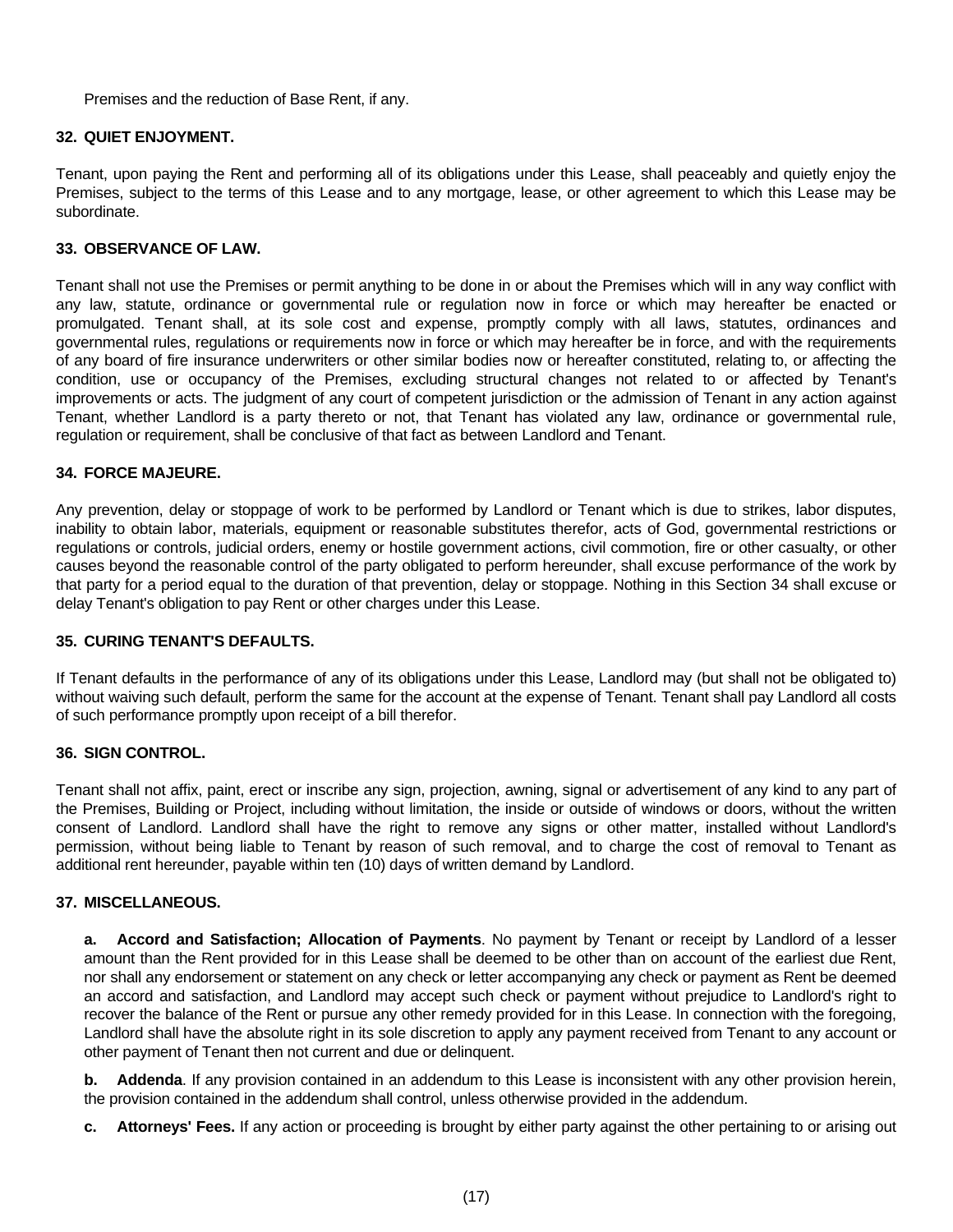of this Lease, the finally prevailing party shall be entitled to recover all costs and expenses, including reasonable attorneys' fees, incurred on account of such action or proceeding.

 **d. Captions, Articles and Section Numbers**. The captions appearing within the body of this Lease have been inserted as a matter of convenience and for reference only and in no way define, limit or enlarge the scope or meaning of this Lease. All references to Article and Section numbers refer to Articles and Sections in this Lease.

 **e. Changes Requested by Lender**. Neither Landlord or Tenant shall unreasonably withhold its consent to changes or amendments to this Lease requested by the lender on Landlord's interest, so long as these changes do not alter the basic business terms of this Lease or otherwise materially diminish any rights or materially increase any obligations of the party from whom consent to such charge or amendment is requested.

 **f. Choice of Law**. This Lease shall be construed and enforced in accordance with the laws of the State.

 **g. Consent**. Notwithstanding anything contained in this Lease to the contrary, Tenant shall have no claim, and hereby waives the right to any claim against Landlord for money damages by reason of any refusal, withholding or delaying by Landlord of any consent, approval or statement of satisfaction, and in such event, Tenant's only remedies therefor shall be an action for specific performance, injunction or declaratory judgment to enforce any right to such consent, etc.

 **h. Corporate Authority**. If Tenant is a corporation, each individual signing this Lease on behalf of Tenant represents and warrants that he is duly authorized to execute and deliver this Lease on behalf of the corporation, and that this Lease is binding on Tenant in accordance with its terms. Tenant shall, at Landlord's request, deliver a certified copy of a resolution of its board of directors authorizing such execution.

 **i. Counterparts**. This Lease may be executed in multiple counterparts, all of which shall constitute one and the same Lease.

 **j. Execution of Lease; No Option**. The submission of this Lease to Tenant shall be for examination purposes only, and does not and shall not constitute a reservation of or option for Tenant to lease, or otherwise create any interest of Tenant in the Premises or any other premises within the Building or Project. Execution of this Lease by Tenant and its return to Landlord shall not be binding on Landlord notwithstanding any time interval, until Landlord has in fact signed and delivered this Lease to Tenant.

 **k. Furnishing of Financial Statements; Tenant's Representations**. In order to induce Landlord to enter into this Lease Tenant agrees that it shall promptly furnish Landlord, from time to time, upon Landlord's written request, with financial statements reflecting Tenant's current financial condition. Tenant represents and warrants that all financial statements, records and information furnished by Tenant to Landlord in connection with this Lease are true, correct and complete in all respects.

 **l. Further Assurances**. The parties agree to promptly sign all documents reasonably requested to give effect to the provisions of this Lease.

 **m. Mortgagee Protection**. Tenant agrees to send by certified or registered mail to any mortgagee or deed of trust beneficiary of Landlord whose address has been furnished to Tenant, a copy of any notice of default served by Tenant on Landlord. If Landlord fails to cure such default within the time provided for in this Lease, such mortgagee or beneficiary shall have an additional thirty (30) days to cure such default; provided that if such default cannot reasonably be cured within that thirty (30) day period, then such mortgagee or beneficiary shall have such additional time to cure the default as is reasonably necessary under the circumstances.

 **n. Prior Agreements; Amendments**. This Lease contains all of the agreements of the parties with respect to any matter covered or mentioned in this Lease, and no prior agreement or understanding pertaining to any such matter shall be effective for any purpose. No provisions of this Lease may be amended or added to except by an agreement in writing signed by the parties or their respective successors in interest.

 **o. Recording**. Tenant shall not record this Lease without the prior written consent of Landlord. Tenant, upon the request of Landlord, shall execute and acknowledge a "short form" memorandum of this Lease for recording purposes.

 **p. Severability**. A final determination by a court of competent jurisdiction that any provision of this Lease is invalid shall not affect the validity of any other provision, and any provision so determined to be invalid shall, to the extent possible, be construed to accomplish its intended effect.

 **q. Successors and Assigns**. This Lease shall apply to and bind the heirs, personal representatives, and permitted successors and assigns of the parties.